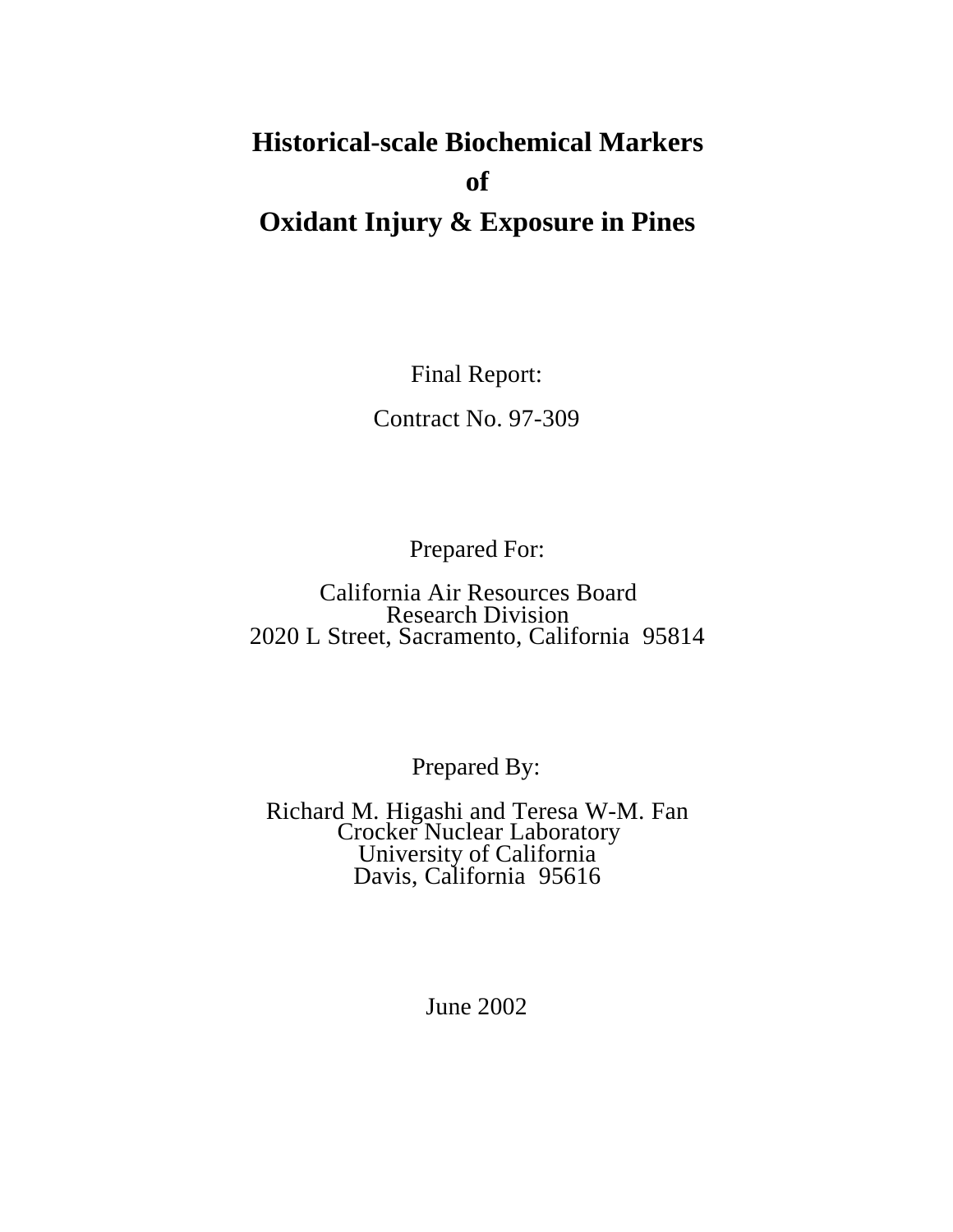#### **EXECUTIVE SUMMARY**

other hand, if there were *permanent, biochemical* markers of ozone injury, then <u>both</u> restrictions could be generaled as a summary of the general property of the general second as a summary of the general second then the Due to the precursor sources and transport dynamics of California, photochemical oxidant injury to forests has been of concern for over 40-years (Miller et al., 1997). Ozone acts first at the biochemical level, so that biochemical markers in foliage have utility in controlled studies, but in the field, injury is best assessed by visible foliar damage (i.e., chlorotic mottle). Unfortunately, leaves are usually lost within five years, so field assessments of ozone injury must be updated periodically. This limits injury assessment to the duration of the study and to a small number of assessment sites. On the be removed. A *permanent* marker would ultimately mean that long-term forest injury records could be established, freeing resources to assess a larger number of sites. Such a marker, that is also *biochemical* in nature means that links to the mechanism(s) of injury and hence links to the photochemical oxidant species most injurious to trees, might be established under field conditions.

Analysis of wood chemical structures from annual tree rings (i.e., dendrobiochemistry; cf. Fan and Higashi, 1999), has the potential to fill this need. In a 1994-96 seed project funded by the University of California, Davis (UCD), Center for Ecological Health Research, in cooperation with Michael Arbaugh and Paul Miller of the U.S. Department of Agriculture, Forest Service in Riverside, California. We chemically analyzed tree ring segments from ponderosa pines in the San Bernardino National Forest (NF). The technique we used is an advanced wood biochemistry tool known as pyrolysis-gas chromatography/mass spectrometry (pyro-GC/MS) (Faix et al., 1987). Since this method does not require pre-choosing the analytes, it is not limited by our current knowledge (or ignorance). Briefly stated, our pyro-GC/MS survey found two markers that correlate strongly to trees growing in ozone-injury sites northeast of the Los Angeles Basin in the post-World War II period. The two markers were the ratio of H-type to G-type lignins, and moieties of phytoalexins (a class of plant defense chemicals) bound to the wood matrix. It is reasonable to conjecture that more markers will be found in these extremely information-rich datasets.

Therefore, the objective of this project was to more definitively correlate tree ring biochemical markers with ozone injury indices at established ozone impacted sites. We set out to "map," by pyro-GC/MS analysis of tree rings, a matrix of established ozone-impact and control stands of ponderosa pines in two studies: first in the San Bernardino NF, and secondly at multiple sites in the Sierra Nevada. Initial efforts focused on the newly found H:G lignin ratio and phytoalexin markers. Parallel analyses were conducted on the lignin, phytoalexin, and antioxidant biochemistry of the needles to probe possible mechanisms of injury that may result in the wood marker response.

In the first phase study, radial tree-ring cores from ponderosa pine (*Pinus ponderosa)* trees at seven long-term study sites in the San Bernardino NF were analyzed by pyro-GC/MS. Fifty biochemical markers were screened for changes in post-1945 rings relative to pre-1945 rings, from which two markers were chosen for further study. For direction-of-change (Böolean) of the markers, there were statistically significant results. Where historical ozone exposure was the highest, trees with severe crown injury (sensitive individuals) showed decreases (denoted by [-]) in H:G lignin ratio and increases (denoted by [+]) in stilbene markers over time. Trees with slight crown injury (tolerant individuals) had opposite trends, echoing tree responses observed at a reference site with no crown injury (i.e., Silverwood Lake). At sites with intermediate historical ozone exposure, trees exhibiting slight injury showed mixed trends in the two markers. At such sites, it is possible that the marker response thresholds were insufficient to override individual differences in injury resistance or the interaction with other perturbations such as drought, pathogens, and nitrogen deposition.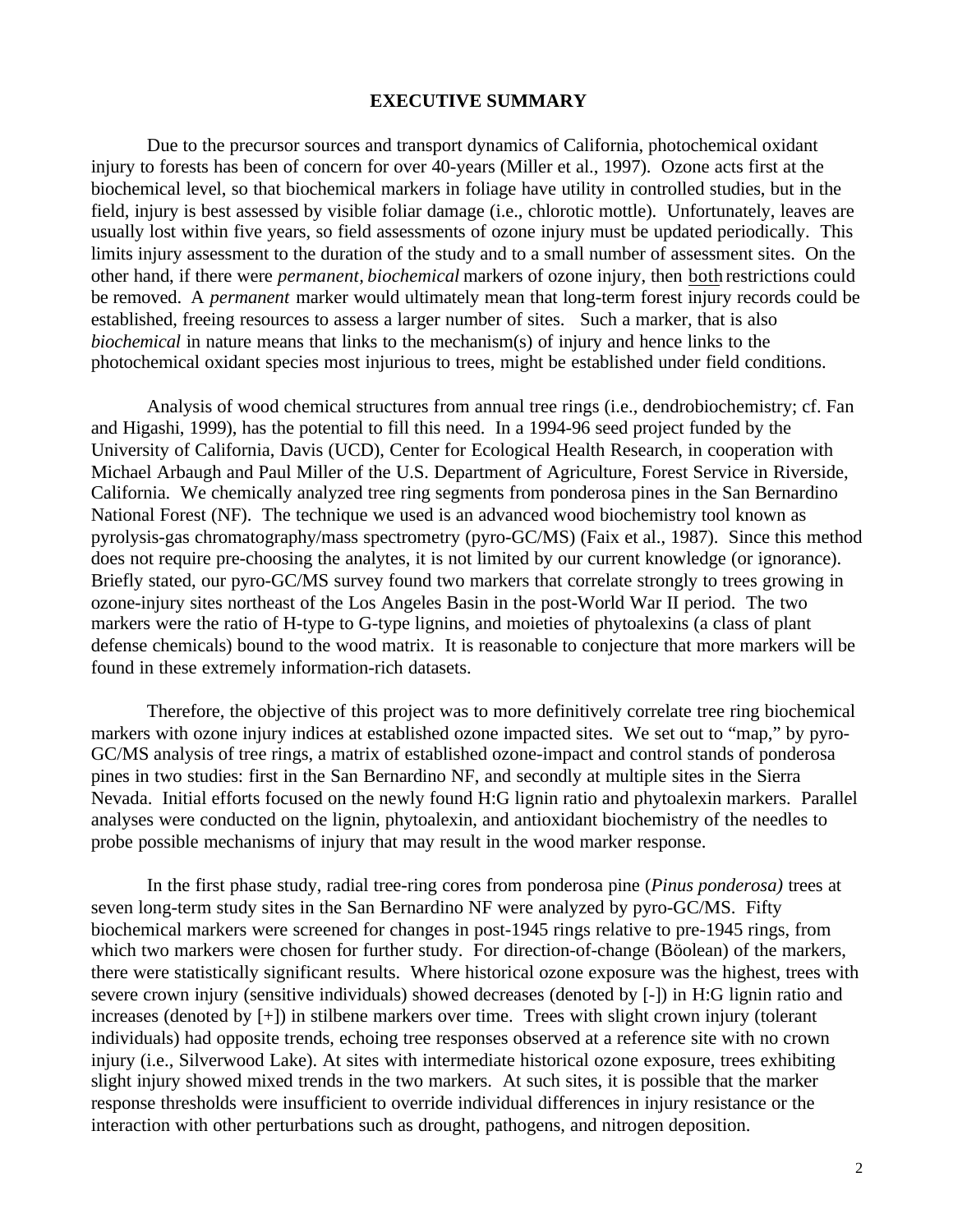In the second phase study, radial tree-ring cores were sampled at seven sites in the Sierra Nevada:

- Manzanita Lake -- Lassen Volcanic National Park (the northernmost);
- White Cloud Campground Tahoe National Forest;
- Wawona -- Yosemite National Park:
- Shaver Lake Sierra National Forest;
- Grant Grove -- Kings Canyon National Park;
- · Giant Forest -- Sequoia National Park; and
- Mountain Home Sequoia National Forest (the southernmost).

These analyses focused on the two markers established in the first phase study using pyro-GC/MS analysis. Selected intact cores were also subjected to analysis by reflective Fourier-transform infrared spectroscopy (FTIR), which has the potential to yield data on an annual ring-basis. Compared to the first phase study in the San Bernardino NF, the individual trees at these sites did not have a welldocumented injury status; at the more northerly sites of Lassen Volcanic National Park (NP) and White Cloud, individual trees of known historical status did not appear to be available. Thus the Sierra Nevada investigation sought to apply the lessons learned from the first phase study in an attempt to establish grove-level patterns of the two pyro-GC/MS markers at these sites.

To this end, the pyro-GC/MS data showed increases in the percentage of trees exhibiting either or both [-] H:G lignin and [+] stilbene responses, from northernmost to the southernmost sites in the Sierra Nevada. One possible interpretation of this trend is that, at the grove-level, pines are historically more impacted by oxidants in a southerly vector. Relationships at the individual tree-level could not be compared statistically between sites, because individual assessments were not available for all trees at all sites. However, these data are available in this final report for comparison with existing records of the tagged individual trees, and duplicates of all tree cores are stored at UCD for future analysis. Another marker, "stilbene3," was found to have a clear trend in its *magnitude* (not just the sign, as with the other two markers) along the southerly vector, with reasonably small standard deviations. Thus, the bipolar magnitude of stilbene3 may be an indicator of oxidant exposure at the individual-level. In addition, at the grove-level, the two individual-level bioeffect makers ([+] stilbene and [-] H:G lignin) appear to also be oxidant exposure markers, in terms of percentage of trees. As with the first phase study, and unlike stilbene3, their magnitudes varied wildly, and appear to be of limited use.

Analogous to the "intermediate" impacted sites in the first phase study, the second phase study sites in the Sierra Nevada were generally considered to be intermediate ozone-exposure sites and exhibited variable responses in stilbene and H:G lignin markers on a tree-by-tree basis. It is therefore possible that the oxidant exposure profiles at such sites represent threshold levels for these grove-level exposure markers.

With regard to the biochemical basis of these observations, data complexity, combined with a limited understanding of the constituents seen by pyro-GC/MS, precludes a simple interpretive analysis. Nevertheless, these findings appear to be mechanistically relevant since ozone fumigation of pines has been shown to induce stilbene levels as well as affect enzymes of lignin synthesis in leaves. Thus, it is plausible that wood retains chemical "records" of these effects, and that it is the biochemical basis of the findings reported here. If so, it is not surprising that the sensitivity range of the markers overlap nicely with the oxidant damage in the pines, since these grove-level exposure markers are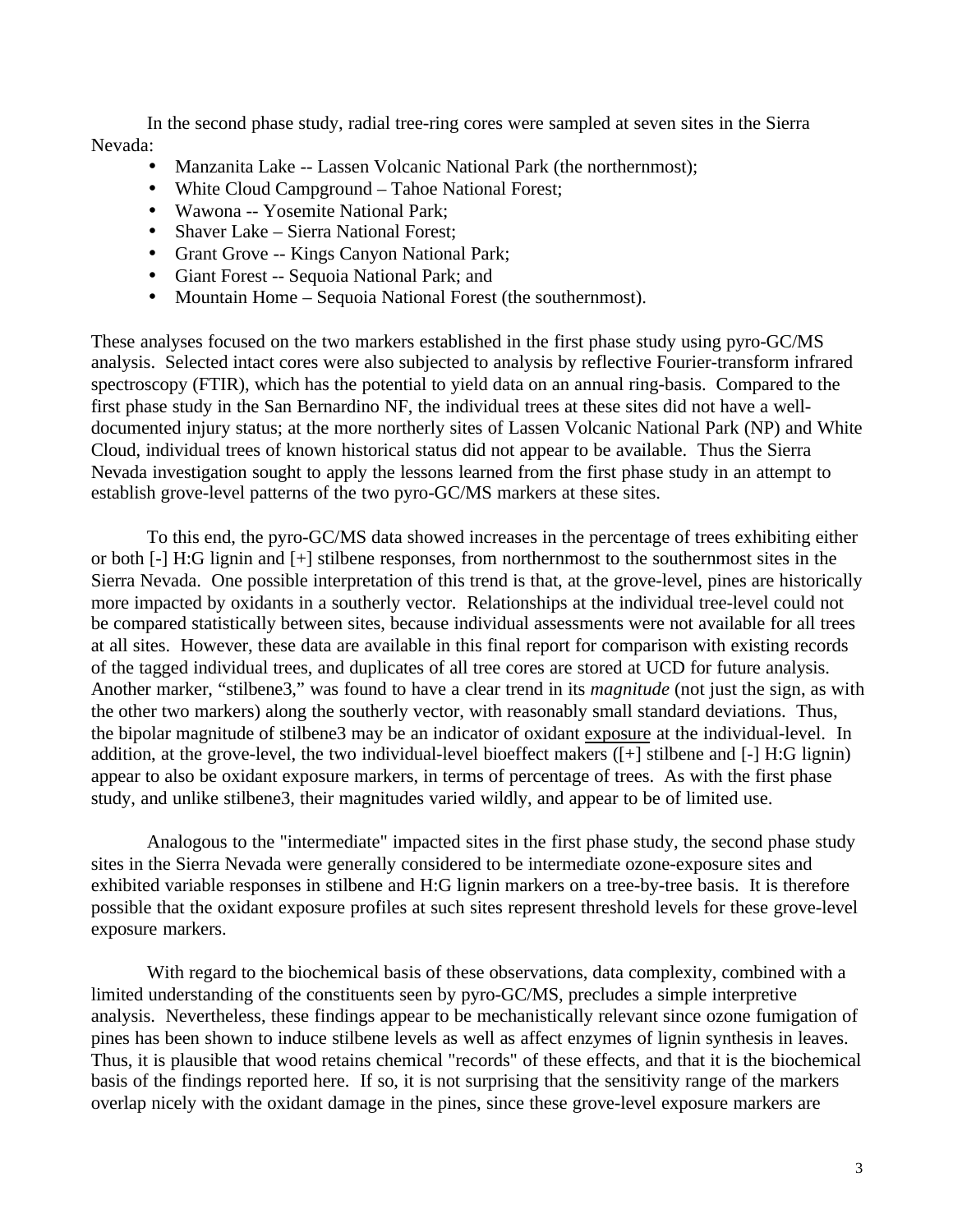individual-level oxidant bioeffect markers as well. Further morphological and biochemical analyses of archived cores and samples could yield further evidence to support/deny these views.

Lastly, FTIR microspectroscopy was investigated as an alternative to pyro-GC/MS. While technically feasible, it proved to be impractical due to the requirements of skilled/tedious sample preparation and skilled/tedious spectral acquisition. The spectroscopy is potentially very timeconsuming on equipment that is of significant cost (> \$120,000).

In conclusion, it appears that the direction-of-change (sign) of the  $[+]$  stilbene and  $[$ - $]$  H:G lignin markers are indicators of bioeffect (needle injury) at the individual-level, while the bipolar magnitude of the stilbene3 marker may represent an indicator of oxidant exposure (ambient ozone concentration at the site). In addition, both [+] stilbene and [-] H:G lignin may also be exposure indicators when averaged to the grove-level, however, their magnitudes vary wildly and appear to be of limited use. These concepts are summarized in the table below:

| <b>Summary of Wood Biochemical Responses</b> |                          |            |                  |                         |  |  |  |  |  |
|----------------------------------------------|--------------------------|------------|------------------|-------------------------|--|--|--|--|--|
| Marker                                       | Characteristic           | Level      | <b>Bioeffect</b> | <b>Oxidant Exposure</b> |  |  |  |  |  |
| Stilbene                                     | Increase over time $[+]$ | Individual | Yes              | N <sub>0</sub>          |  |  |  |  |  |
| 66                                           | Increase over time $[+]$ | Grove      | N <sub>0</sub>   | Yes                     |  |  |  |  |  |
| 66                                           | Bipolar magnitude        | Individual | N <sub>0</sub>   | N <sub>o</sub>          |  |  |  |  |  |
| 66                                           | Bipolar magnitude        | Grove      | N <sub>0</sub>   | N <sub>0</sub>          |  |  |  |  |  |
| H:G Lignin                                   | Decrease over time [-]   | Individual | Yes              | N <sub>0</sub>          |  |  |  |  |  |
| $\leq$                                       | Decrease over time [-]   | Grove      | No               | <b>Yes</b>              |  |  |  |  |  |
| 66                                           | Bipolar magnitude        | Individual | N <sub>0</sub>   | N <sub>0</sub>          |  |  |  |  |  |
| $\zeta$ $\zeta$                              | Bipolar magnitude        | Grove      | N <sub>0</sub>   | N <sub>0</sub>          |  |  |  |  |  |
| Stilbene3                                    | Increase over time $[+]$ | Individual | No               | N <sub>o</sub>          |  |  |  |  |  |
| $\zeta$ $\zeta$                              | Increase over time $[+]$ | Grove      | N <sub>o</sub>   | N <sub>0</sub>          |  |  |  |  |  |
| $\zeta$ $\zeta$                              | Bipolar magnitude        | Individual | N <sub>0</sub>   | Yes                     |  |  |  |  |  |
| 66                                           | Bipolar magnitude        | Grove      | N <sub>0</sub>   | Yes                     |  |  |  |  |  |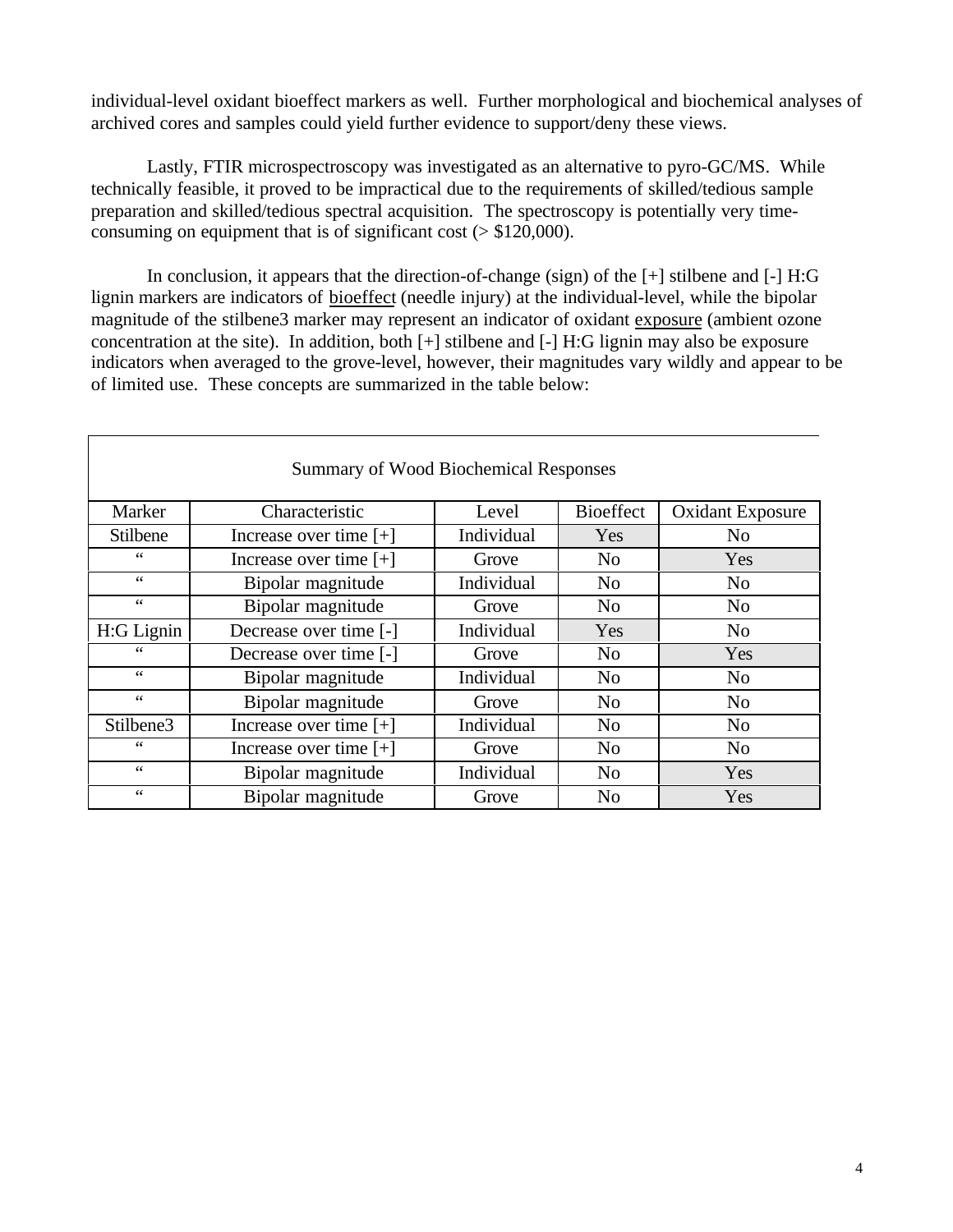|  | <b>TABLE OF CONTENTS</b> |
|--|--------------------------|
|--|--------------------------|

|                                                                           | Page     |
|---------------------------------------------------------------------------|----------|
|                                                                           | 2        |
|                                                                           | 5        |
|                                                                           | 6        |
|                                                                           | 6        |
|                                                                           | 7        |
| II. RATIONALE & RELATED WORK PRIOR TO THE CONTRACT                        | 7        |
|                                                                           | 10       |
|                                                                           | 10       |
|                                                                           | 10       |
| B. Pyrolysis-Gas Chromatography/Mass Spectrometry (pyro-GS/MS) Analysis   | 13       |
|                                                                           | 17       |
|                                                                           | 18       |
|                                                                           | 18       |
|                                                                           | 18       |
|                                                                           | 19       |
|                                                                           | 20       |
| 3. Relationship of Biochemical Markers to Crown Condition                 | 21       |
| 4. Relationship of Biochemical Markers & Crown Condition with Basal Area  |          |
| Changes                                                                   | 22       |
| 5. Relationship of any Biochemical Marker to Precipitation & N Deposition | 22       |
|                                                                           | 22       |
|                                                                           | 23       |
|                                                                           | 23       |
|                                                                           | 23       |
|                                                                           | 28<br>28 |
|                                                                           |          |
|                                                                           | 29       |
|                                                                           | 31       |
| VIII.<br><b>APPENDICES</b>                                                |          |
|                                                                           | 35       |
|                                                                           | 36       |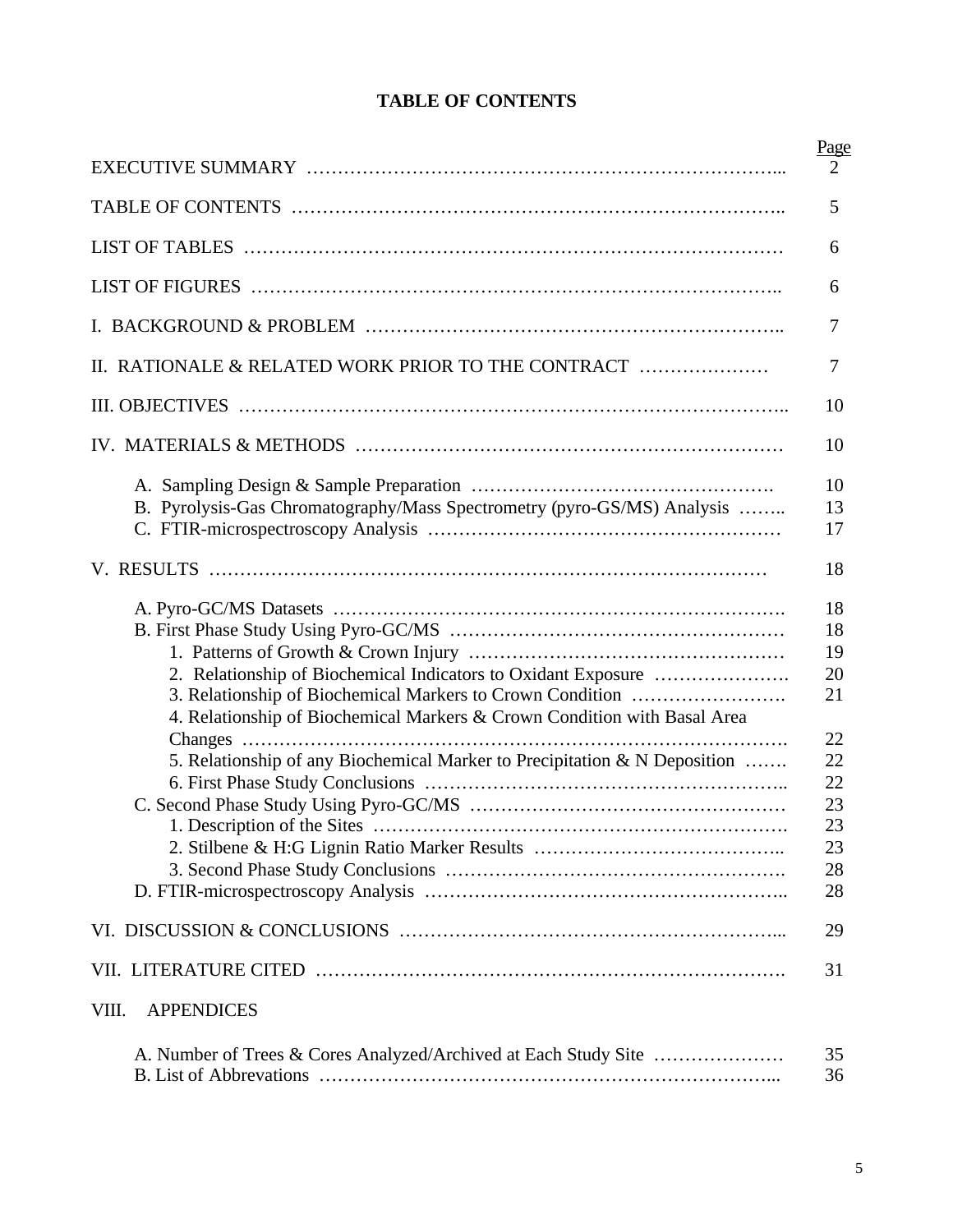# **LIST OF TABLES**

#### No. Page

| $\mathbf{1}$   |                                                                                   | 12<br>19 |
|----------------|-----------------------------------------------------------------------------------|----------|
| 3              | Average Forest Pest Management (FPM) Injury Scores by Crown Condition             |          |
|                |                                                                                   |          |
| $\overline{4}$ | Significance of Pre- to Post-1945 Direction-of-Change (sign) for Stilbene and H:G |          |
|                |                                                                                   | 21       |
| 5              |                                                                                   | 27       |
| 6              | Average Percentage Change in Bipolar Magnitude of Oxidant Injury Markers          | 28       |
|                |                                                                                   | 31       |

# **LIST OF FIGURES**

## No. Page

| -1 |                                                                                 | 8  |
|----|---------------------------------------------------------------------------------|----|
| 2  | Differences in H:G Lignin Ratio and Stilbene Content in Ponderosa Pine Wood     |    |
|    |                                                                                 | 9  |
| 3  |                                                                                 | 11 |
| 4  | Location of the Sierra Nevada Tree-ring Core Sampling Sites in the Second Phase |    |
|    |                                                                                 | 12 |
| 5  |                                                                                 | 13 |
| 6  |                                                                                 | 17 |
| 7  | Individual Tree Results for Stilbene and H:G Lignin Markers at Manzanita Lake   | 24 |
| 8  | Individual Tree Results for Stilbene and H:G Lignin Markers at White Cloud      | 24 |
| 9  | Individual Tree Results for Stilbene and H:G Lignin Markers at Wawona           | 25 |
| 10 | Individual Tree Results for Stilbene and H:G Lignin Markers at Shaver Lake      | 25 |
| 11 | Individual Tree Results for Stilbene and H:G Lignin Markers at Grant Grove      | 26 |
| 12 | Individual Tree Results for Stilbene and H:G Lignin Markers at Giant Forest     | 26 |
| 13 | Individual Tree Results for Stilbene and H:G Lignin Markers at Mountain Home    | 27 |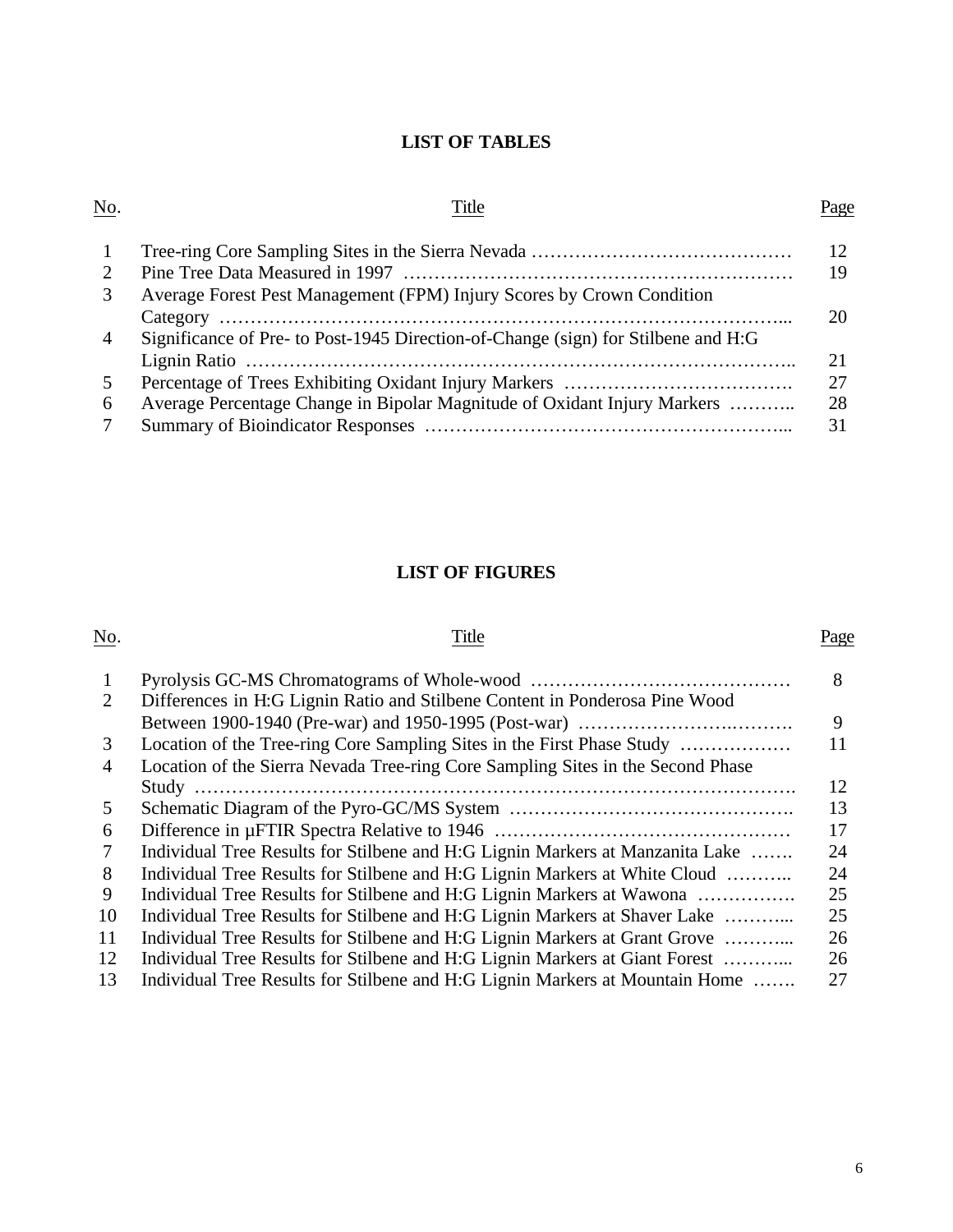#### **I. BACKGROUND & PROBLEM**

Ozone-induced foliar injuries such as chlorotic mottle and accelerated senescence have been well documented for both conifer and crop plants (Miller et al. 1963; Luethy-Krause et al., 1990; Price et al., 1990; Beyers et al., 1992). However, ozone  $(O_3)$  may not be the only phytotoxicant present in air pollution, and other environmental conditions such as drought and nitrogen (N) deposition can affect biochemical and physiological states contributing to "vigor," which in turn may affect responses to phytotoxicant exposure.

In principle, it is feasible to resolve the exposure and impact of many different stresses on plants, provided there is a sufficient number of biomarkers analyzed. Although there are no guidelines to estimate a "sufficient" number of markers, it is, for example, possible to distinguish drought from  $O_3$ induced stress responses by examining the changes in just a few amino acids, particularly proline, asparagine, glycine, and serine. Proline accumulation is characteristic of drought stress but not for  $O_3$ stress while increases in the concentration of the other three amino acids have been reported for both stresses (Bender et al., 1990; Manderscheid et al., 1991). This illustrates that the pattern of biochemical responses, and not just individual markers, is the key to identifying multiple stress factors. The more markers available, the more reliable is the pattern (Huggett et al., 1992).

Multiple stresses, of course, are common in forests. In California, N-deposition from nitrogen oxides  $(NO_x)$  or ammonia sources co-occurs with photochemical oxidants, the effects of which have been documented in California forests for over 40-years (Miller et al., 1997). In remote field sites, injury is best assessed by visible foliar damage (i.e., chlorotic mottle). Unfortunately, even evergreens such as pines will lose their leaves within five to seven years, so field assessment of ozone injury must be conducted frequently and repeatedly. This limits injury assessment to the duration of the study and to a small number of assessment sites.

On the other hand, if there were *permanent*, *biochemical* markers of ozone injury and other stresses, then the many restrictions of prior approaches could be removed. A *permanent* marker would mean that long-term forest injury records could be established using very infrequent sampling, freeing resources to assess a large number of sites. Such a marker that is also *biochemical* in nature, could be linked to the mechanism(s) of injury, and hence reveal the photochemical oxidant species most injurious to trees under field conditions. Certainly, it is well-known in ecotoxicology that biochemical markers tend to be the most sensitive as well as more reliable markers of specific toxicants than other types of biomarkers (Huggett, 1992). However, the National Research Council (1989) stated that "to date no readily detectable, pollutant-specific single marker for identifying the effects of air pollution on forests or trees has been identified," which still holds true today.

#### **II. RATIONALE & RELATED WORK PRIOR TO THE CONTRACT**

To address the above, tree ring biochemical analysis has the potential to reveal *permanent*, *biochemical* markers. Past work by groups worldwide have concentrated either on morphological characterization, or on pollutant levels in tree rings. In the meantime, no one has looked at the biochemistry of the tree ring wood itself.

In a 1994-96 seed project funded by the University of California, Davis (UCD), Center for Ecological Health Research, in cooperation with Michael Arbaugh and Paul Miller of the U.S.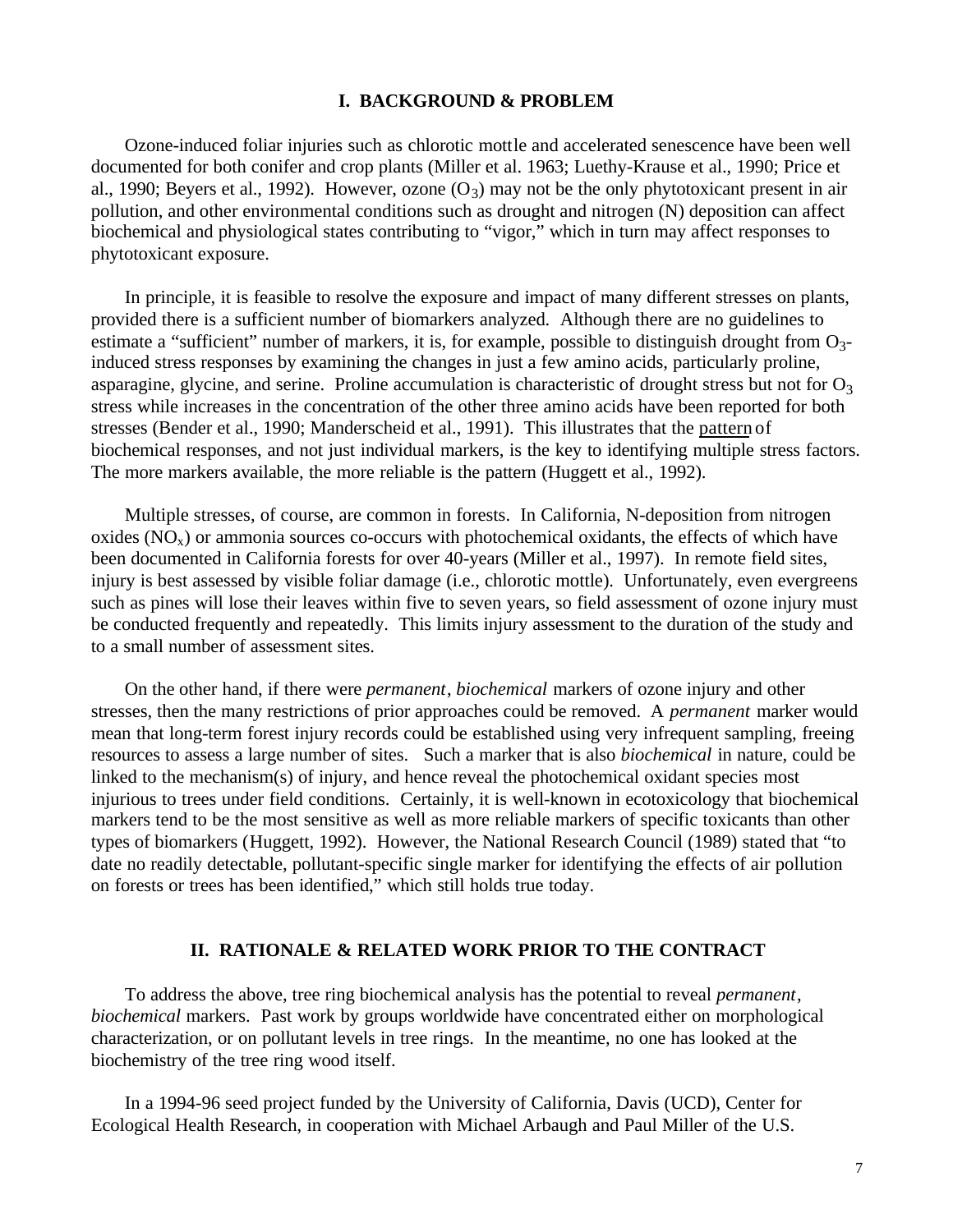Department of Agriculture (USDA), Forest Service in Riverside, California, we chemically analyzed tree ring segments from ponderosa pines at sites in San Bernardino National Forest (NF). The technique we used is an advanced wood biochemistry tool known as pyrolysis-gas chromatography/mass spectrometry (pyro-GC/MS) (Faix et al., 1987; cf. Figure 1). Since this method does not require pre-choosing the analytes, it is not limited by our current knowledge (or ignorance).



Figure 1. Pyrolysis GC-MS Chromatograms of Whole-wood. (A) Total ion chromatogram, showing all wood constituents (thermolytic fragments) at once. (B) Selected ion chromatograms, which are subsets of A, that depict thermolytic fragments from polysaccharides (PS) and H, G, and S-type lignin structures. Each chromatogram is normalized to its largest peak, and is therefore plotted on a different ordinate scale. Part B shows how different peaks in the Part A complex might arise from PS as well as H, G, and S-type lignin. Totaling the peak areas in each constituent category yields results of the type shown in Figure 2.

Just as important, pyro-GC/MS is very practical to perform. Tree cores are sampled in standard fashion, and put under dry-ice temperature for transport (it is possible that the dry ice is not needed). The cores are freeze-dried and ground to fine powder, or for resinous wood, ground under liquid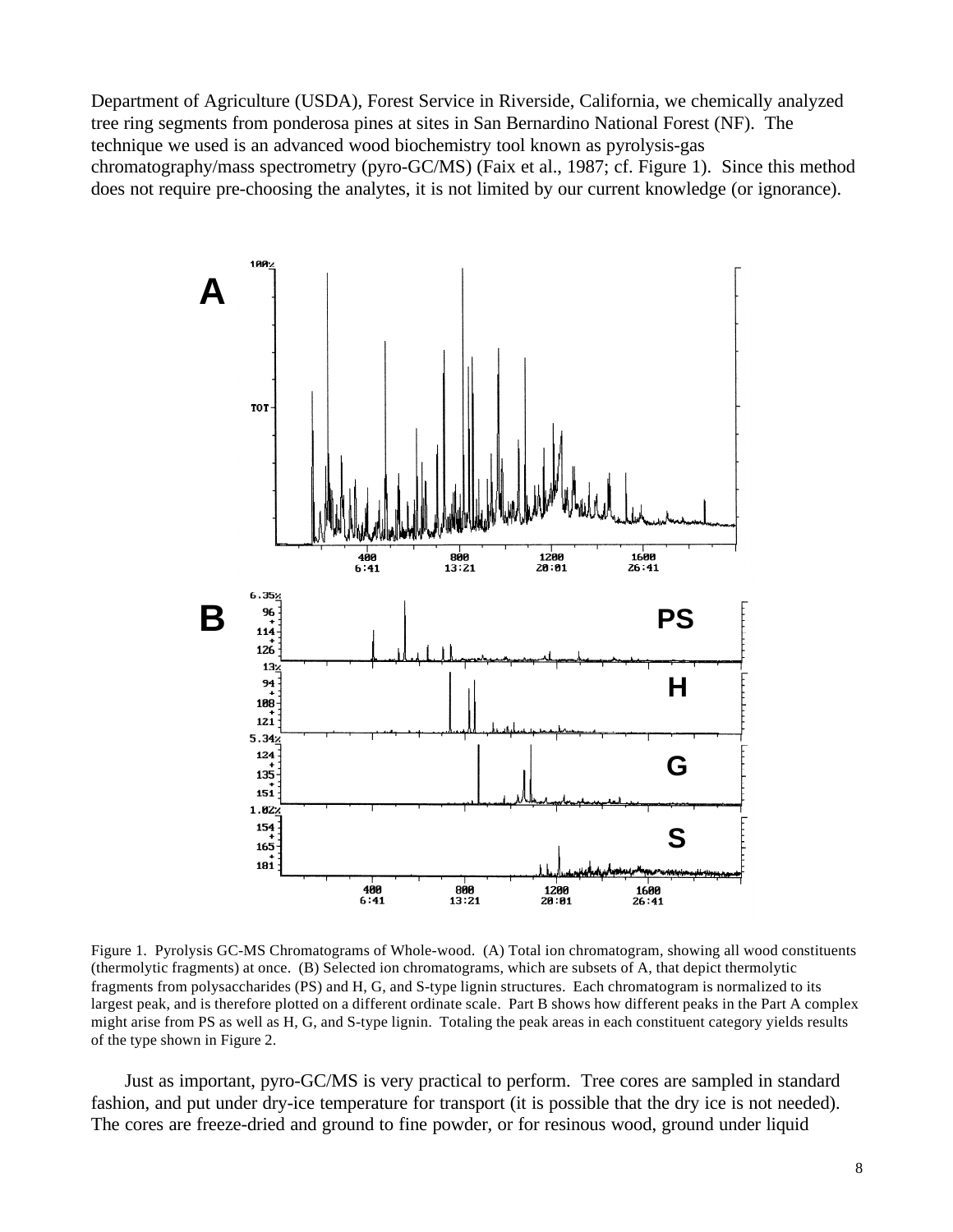nitrogen when they are extremely brittle. The ground samples are inserted into quartz tubes and into the pyro-GC/MS instrument.

Briefly stated, our pyro-GC/MS survey found two marker categories – ratios of H-type to G-type lignins and moieties of phytoalexins (a class of plant defense chemicals) bound to the wood matrix. These markers correlate very strongly to tree responses in established ozone-injury sites, northeast of the Los Angeles Basin, in the post-industrialized period following World War II (Higashi et al., 1995) (Figure 2). It is reasonable to conjecture that many more markers will be found in these extremely information-rich data sets; for example, one wood chemist has estimated that there are over a million biochemical markers present in these datasets, of which we have examined only a dozen to date.



Figure 2. Differences in H:G Lignin Ratio and Stilbene Content in Ponderosa Pine Wood (each pair of bars represents an individual tree) between 1900-1940 (pre-war) and 1950-1995 (post-war). The ordinate is the relative change (post-war  $\div$ pre-war) of stilbene or H:G lignin ratio. Data are derived from analyses of the type shown in Figure 1. Silverwood Lake is an interior site that has no symptoms of ozone damage, and Dogwood and Camp Paivika are impacted sites along the rim with severe ozone crown damage for over 20 years (Miller, 1992). Note that, although the *magnitude* of the wood constituent changes from pre- to post-World War II eras vary among individual trees, their *direction* is very consistent within a site. The individual magnitudes may reflect genetic and/or microsite differences. (cf. Higashi et al., 1995)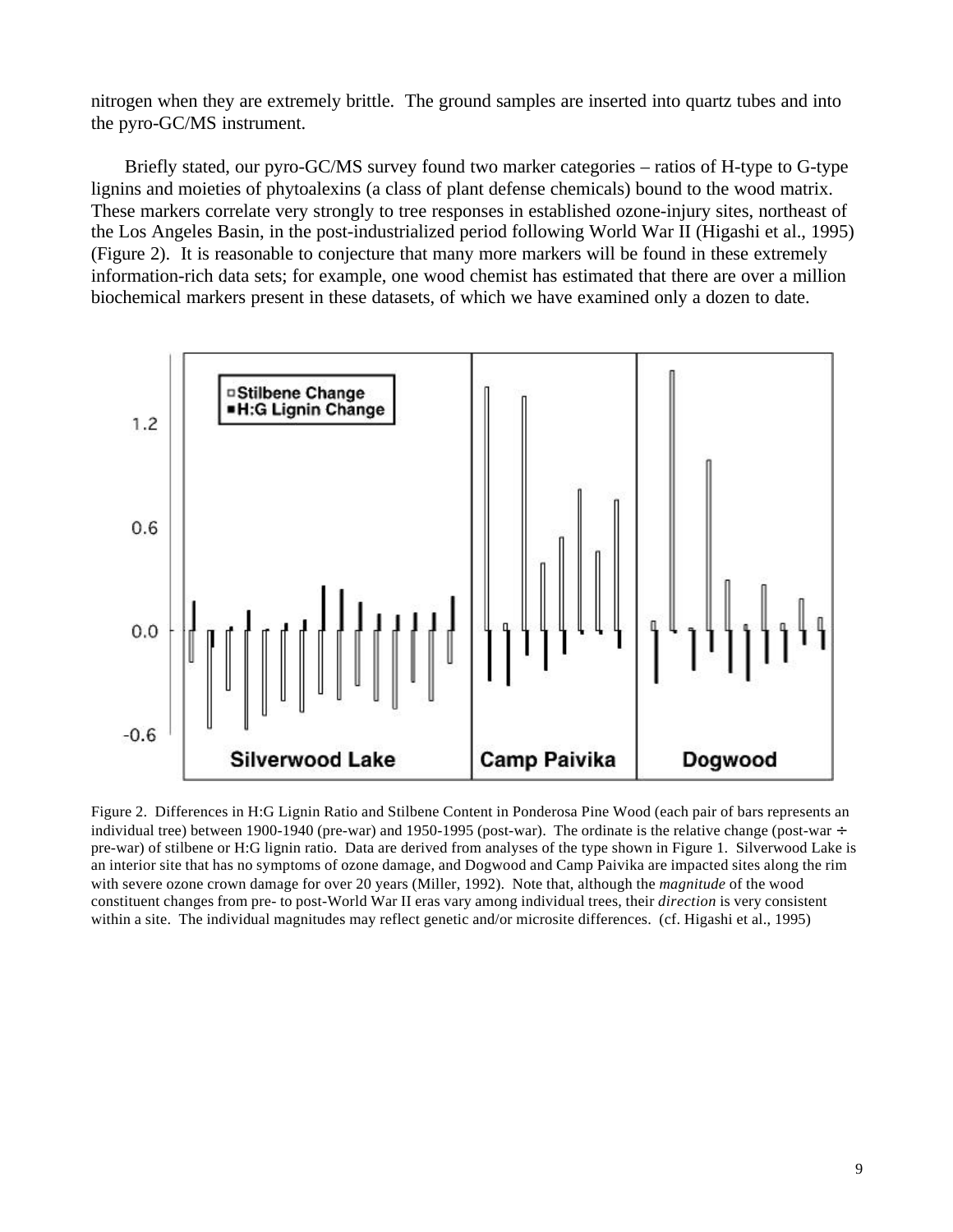#### **III. OBJECTIVES**

Based on preliminary findings, the project objectives were:

- (1) To correlate pyro-GC/MS tree ring biochemical markers with phytotoxicant injury indices for ponderosa pine (*Pinus ponderosa*) at established ozone impact sites (Note: At the start of this contract, a survey of these sites was initiated as a pilot project with USDA, Forest Service, with no support for personnel or supplies);
- (2) To uncover, through multivariate data analysis, potential pyro-GC/MS markers of other environmental factors such as nitrogen deposition and drought at the sites from (1);
- (3) To determine, through comparative studies, whether archived tree cores could be used for analysis – if successful, this could eliminate a great deal of sampling costs; and
- (4) To explore a second tree ring biochemical analysis technique, Fourier-transform infrared microspectroscopy (µFTIR), which has the same advantages as pyro-GC/MS, but is based on a different physical principle.

### **IV. MATERIALS & METHODS**

#### **IV.A. Sampling Design & Sample Preparation**

The sampling design was critical since the overall objective was to refine and test the preliminary air pollutant markers we have assigned in ponderosa pine tree rings, while also attempting to discover new ones. These biochemical markers may range from individual compounds to patterns of chemical structures in the wood. In addition, it was also important to distinguish other factors that may be coincident with the air pollution, which may interfere with the marker assignment.

Therefore, the investigation proceeded in two phases. In the first phase, we tested and calibrated our pyro-GC/MS technique at sites in southern California using trees with well-characterized oxidant injury, but also exposed to high levels of nitrogen (N) deposition. In the second phase , we applied the techniques tested in the first phase to considerably less characterized sites in the Sierra Nevada.

For the first phase, our collaborators, Michael Arbaugh and Paul Miller of the USDA, Forest Service, identified ponderosa pine study sites for the proposed project. As stated previously, at the start of this contract, we had initiated a pilot study with them (no support for personnel or supplies) that grew into the first phase of this study. The study consisted of sampling selected trees from a matrix of six forest sites in the San Bernardino National Forest, three urban-facing and three interior sites (Figure 3). At each site were individual ponderosa pine trees that had been scored over the last two decades with regard to their sensitivity to oxidant injury (Miller, 1992). The first phase study was thus designed to distinguish between exposure markers, which would be site-dependent (regardless of injury symptoms), and bioeffect markers, which would be symptom-dependent (and less strongly sitedependent).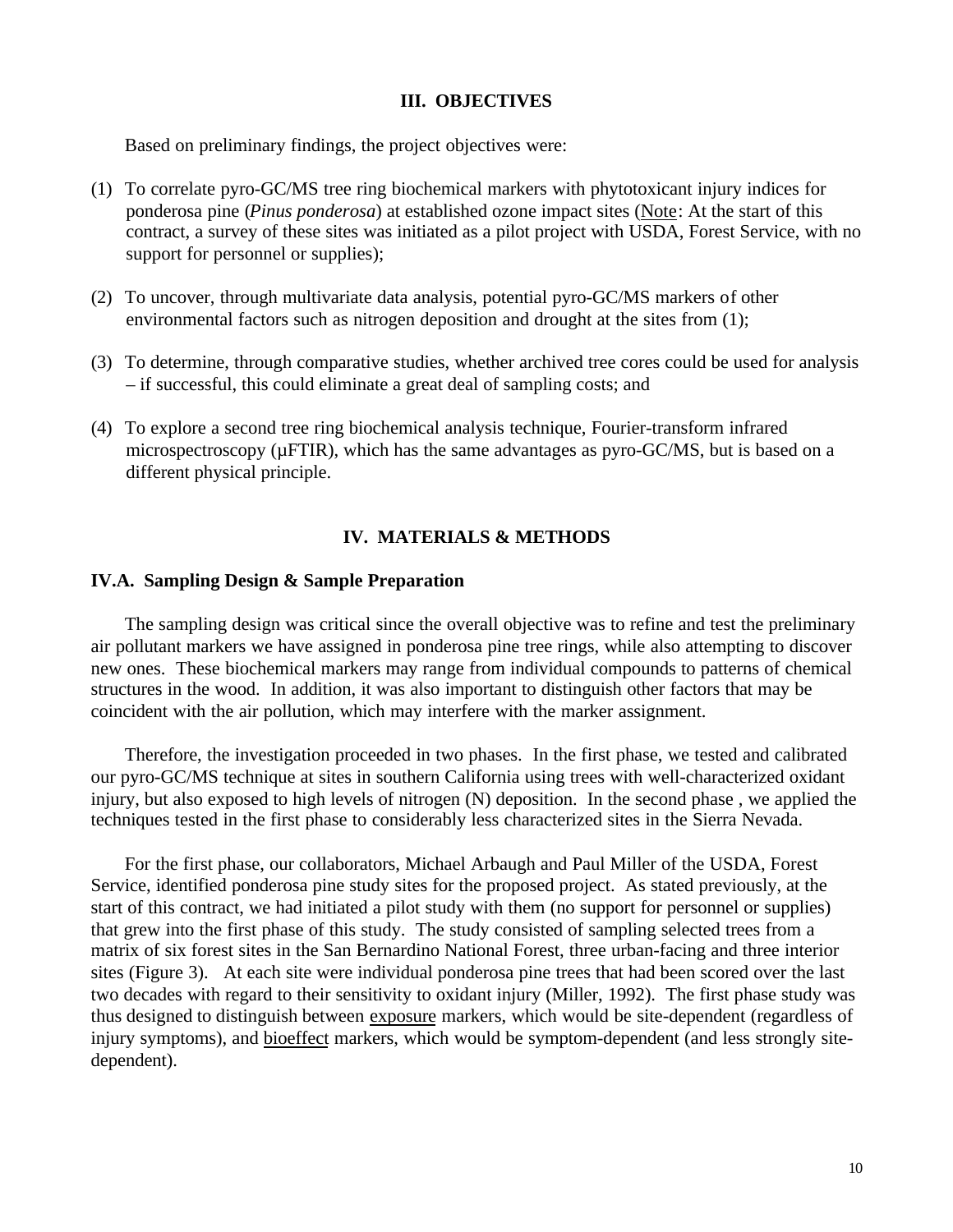

Figure 3. Location of the Tree-ring Core Sampling Sites in the First Phase Study. Site designations are as stated in the text. Sites CP (Camp Paivika) and DW (Dogwood) were used for the preliminary study, while BP (Breezy Point), DWA (Dogwood A), CA (Camp Angeles), and CO (Camp Osceola) sites – inscribing a west-to-east decreasing ozone gradient – were used for the first phase study. For both studies, site SL (Silverwood Lake) was the no-measurable ozone impact reference site. [Map adapted from Miller (1992) and generated by the Information Center for the Environment at UCD]

There were additional reasons for choosing these sites. The presence of ozone injury to ponderosa and Jeffrey pines has been documented at these sites since the early 1950's. Field experiments at these sites (Miller et al., 1963) and later ozone fumigation of ponderosa pine seedlings (Richards et al., 1968) confirmed that ozone was the cause of chlorotic mottle symptoms and early abscission of affected needles. In addition, the study sites were among a system of 18 long-term study plots of the San Bernardino Mountains Gradient Study (SBGS) established in 1973-74 and reexamined in 1978, 1984, 1988 and 1994. As shown in Figure 3, these sites were Camp Paivika (CP), Dogwood Campground (DG), Breezy Point (BP), Dogwood Campground A (DWA), Camp Angeles (CA), Camp Osceola (CO), and Silverwood Lake (SL).

For the second phase of the study, we sampled and analyzed cores of trees from sites in the Sierra Nevada range where oxidant injury had been documented (Peterson et al., 1989; cf. Table 1 and Figure 4). Because of restrictions in analysis, pyro-GC/MS dictated dividing the samples into two timeperiods. Whenever possible, we sampled trees that had had dendrochronological analysis performed in the past. However, recent analyses were not available in most cases.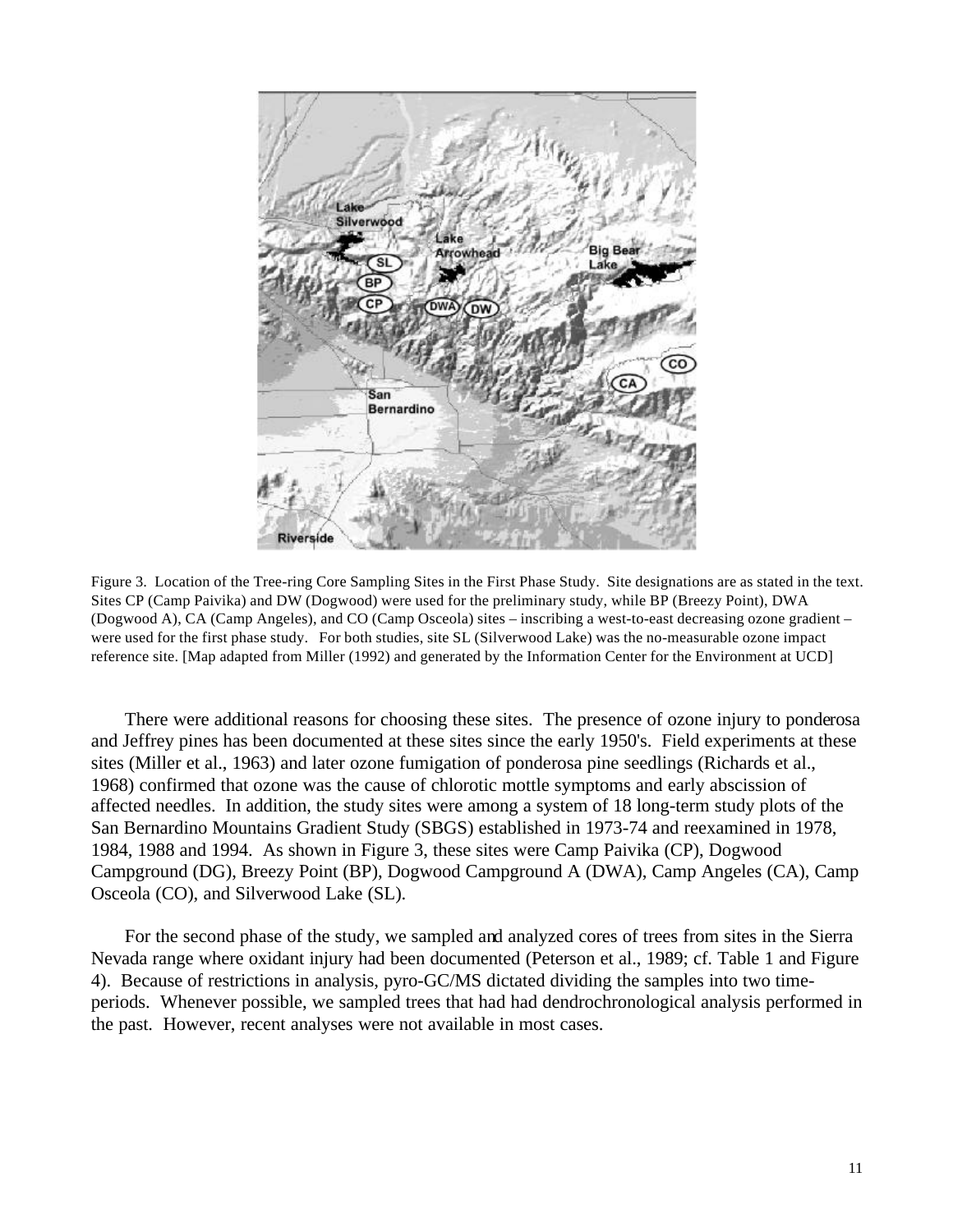| Table 1. Tree-ring Core Sampling Sites in the Sierra Nevada. |           |                      |            |  |  |  |  |  |
|--------------------------------------------------------------|-----------|----------------------|------------|--|--|--|--|--|
|                                                              | Elevation | No. of Trees         | Ambient    |  |  |  |  |  |
| Location                                                     | (m)       | Studied <sup>2</sup> | Ozone Data |  |  |  |  |  |
| Manzanita Lake – Lassen Volcanic National Park (LV)          | 1,768     | $150$ (in 3-plots)   | Yes        |  |  |  |  |  |
| White Cloud (WC) – Tahoe National Forest                     | 1,326     | $150$ (in 3-plots)   | Yes        |  |  |  |  |  |
| Wawona – Yosemite National Park (YW)                         | 1,219     | $150$ (in 3-plots)   | Yes        |  |  |  |  |  |
| Shaver Lake (SHL) - Sierra National Forest                   | 1,828     | $150$ (in 3-plots)   | Yes        |  |  |  |  |  |
| Grant Grove (GG) – Kings Canyon National Park                | 1,981     | $150$ (in 3-plots)   | Yes        |  |  |  |  |  |
| Giant Forest (GF) – Sequoia National Park                    | 1,920     | $150$ (in 3-plots)   | Yes        |  |  |  |  |  |
| Mountain Home (MH) – Sequoia National Forest                 | 1,890     | $150$ (in 3-plots)   | Yes        |  |  |  |  |  |

<sup>1</sup>cf. Miller et al. (1996). <sup>2</sup>Number of trees tagged in an earlier effort for dendrochronology analysis. Value represents the total number of trees available for examination in the present study.



Figure 4. Location of the Sierra Nevada Tree-ring Core Sampling Sites in the Second Phase Study. Site designations are as stated in the text and in Table 1, and include the locations of the San Bernardino Gradient Study (SBGS) Sites. [Adapted from maps generated by the Information Center for the Environment at UCD].

Tree cores were sampled using standard Teflon-coated increment borers, cleaned with isopropanol and free of organic residues (e.g., coring waxes were not used). Sampling trees in this fashion is considered to have "low-impact" on tree health (cf. Lewis, 1995). Tree cores were obtained from the trees using standard methods, frozen immediately and transported under dry ice to ensure that chemical changes were minimized. They were then freeze-dried and stored under desiccated conditions at -70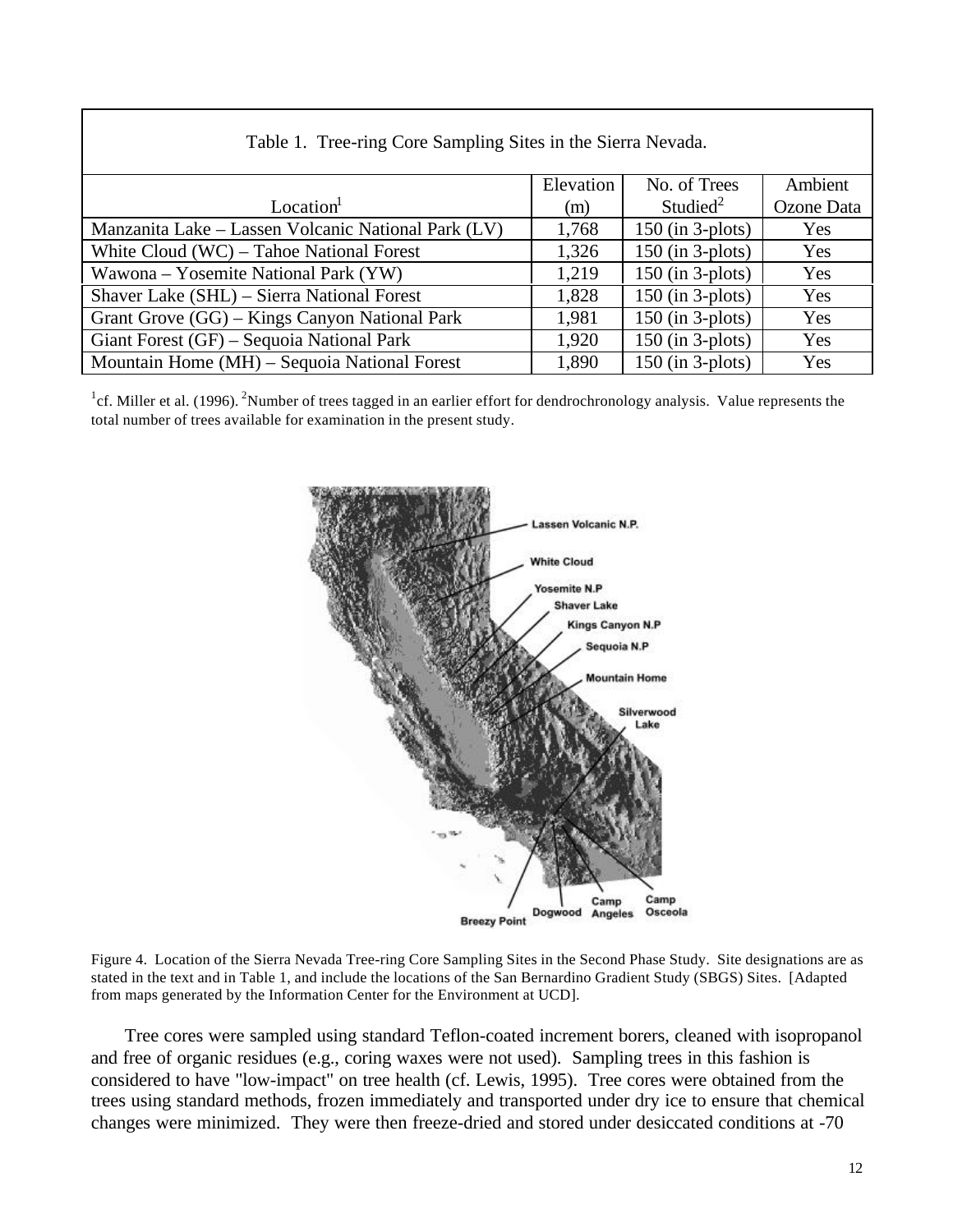°C until use. In the event a particular tree has not had prior dendrochronological analysis, we sampled a duplicate core for that purpose, to be analyzed in the future.

For pyro-GC/MS analysis, tree cores were cut into two or three segments representing periods of major air pollution change at the site. For example, the study divided the tree rings into two periods, pre- and post-World War II, representing eras prior to and during the industrial boom in the Los Angeles basin (Figure 2). The segments were ground in a delrin-milling chamber to  $\lt 3\mu$ m particles using a reciprocating micro-ballmill. This sample collection and processing procedure ensured the chemical structure integrity of the wood material, mixing it such that a sub-milligram aliquot (sample loading maximum for pyro-GC/MS) was representative of the entire wood segment.

For µFTIR analysis, wood cores were sliced longitudinally, and chemical data were obtained from *every* annular ring available.

### **IV.B. Pyrolysis-Gas Chromatography/Mass Spectrometry (pyro-GS/MS) Analysis**

The technique of pyro-GC/MS provides detailed chemical structure information on complex wood constituents and has detection limits in the  $10^{-15}$  molar range. Figure 5 shows a schematic of the GC/MS instrumentation that was used in this study, and the instrument currently consists of 100% offthe-shelf components, and required no further hardware development. The utility of the method is illustrated in Figures 1 and 2 (Higashi et al., 1995).



Figure 5. Schematic Diagram of the Pyro-GC/MS System (Note: the sample tube is placed in the heating coil).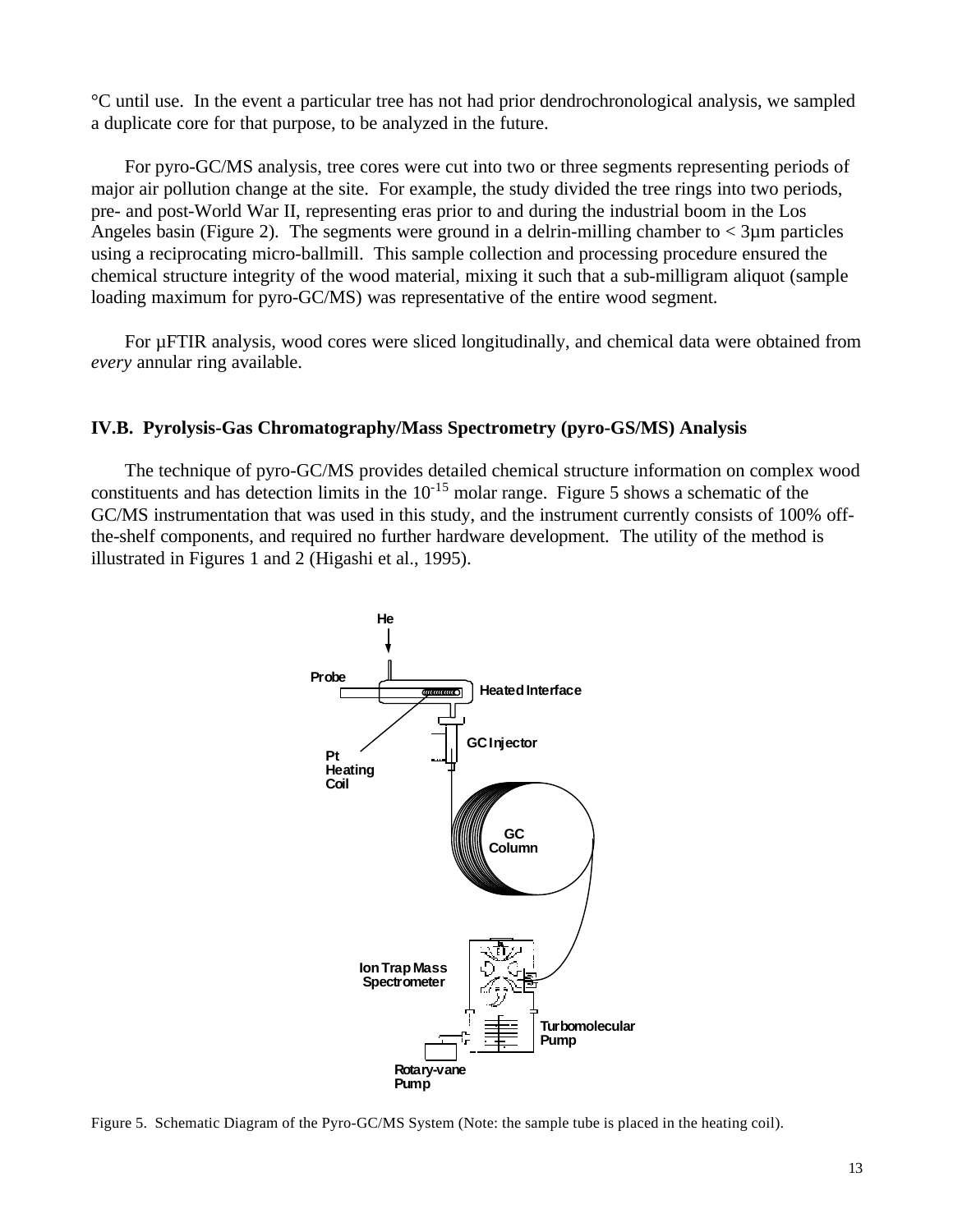To analyze wood samples, a sample tube containing approximately 0.3-mg of wood powder was placed in the platinum (Pt) heating coil swept by a helium (He) stream. The sample is then heated at  $1^{\circ}$ C/ms to 650  $^{\circ}$ C, causing thermolysis of chemical bonds according to their relative strengths, which generates volatile products. The products are swept by the He stream into a GC column, which causes the components to elute sequentially. The components eluting from the column were examined by mass-spectral detection; the identity of many fragments is often traceable to the wood structure from which they arose. Thus, the pattern of the fragments is indicative of wood components and structure.

Conditions for analysis were as follows: the sample was pyrolyzed (at  $650^{\circ}$ C) under the He gas stream, which sweeps the thermolyzates into a high-resolution GC, typically employing sample splits of 50:1 (i.e., 98% of the sample is discarded). Temperature-programming the GC column causes components to elute sequentially into the mass spectrometer for detection and structural characterization.

The analytical pyrolysis system (Pyroprobe 2000/AS2500, CDS Inc., Oxford, Pennsylvania) was interfaced to a Hewlett-Packard (Palo Alto, California) Model 5890 GC/5971A mass-spectral system outfitted with a non-polar column (0.15-mm i.d. x 50-m, BPX-5 5% phenyl-methyl silphenylene siloxane copolymer, SGE Inc., Austin, Texas). The quartz sample tube was dropped by gravity into the pyrolysis chamber, followed by a 3-second delay to purge out residual air. The pyrolysis carrier gas path was then switched to on-line with the GC/MS, and the pyrolysis probe was heated to 650 °C for 10-s. The volatile thermolyzates were swept by a He stream into the GC for 1-min, after which the pyrolysis system was switched to off-line for thermal cleaning at 20 ml/min He flow for the duration of the analysis. The remainder of the analysis was conventional, with the thermolyzates eluting sequentially into the mass spectrometer for detection. The pyrolysis injector block temperature was fixed at 280 °C, GC injector at 280 °C, He carrier gas velocity kept constant at 40 cm/s, injector split was 1:10, column was temperature-programmed from 40 °C with a 4-min hold to 290 °C at 10 °C/min, and the mass spectrometer interface temperature was fixed at 300 °C. The mass spectrometer conditions were: electron ionization mode, 70 eV electron energy, source/manifold temperature at 180 °C, electron multiplier voltage was 1,458 V, acquisition from m/z 40-400, three spectra averaged into one to yield one spectrum/sec, centroid processing of data to yield the mass histograms, and the system was calibrated to perfluorotributylamine using the "Autotune" function of the software.

Each sample was run twice to ensure data integrity. Using the built-in software, the 25 largest peaks, excluding carbon dioxide, were quantified and corrected for the sample mass. If the two runs differed by > 25% in any peak, a third analysis would be run. In practice, this never occurred. In addition to samples, purified components such as microcrystalline cellulose (Sigma, St. Louis, Missouri), indulin AT, and trans-stilbene were analyzed for comparison. Standard paper filters (Whatman No. 451) were found to be highly reproducible and was analyzed periodically to assess changes in instrument analytical response; changes were negligible  $( $3\%$ )$  for the duration of the study, therefore the data warranted no instrument response correction.

Initial analysis of data sets consisted of comparison to available standards for thermolytic products using structural matching with the aid of a 78,000-compound NIST/NIH/EPA mass spectral library. Following the initial data reduction, we drew on the considerable database of pyro-GC/MS data of wood and cell wall constituents (e.g., Faix et al., 1987; Saiz-Jimenez et al., 1987; Schulten et al., 1989; Pouwels and Boon, 1990; Scheijen and Boon, 1991; Galletti and Reeves, 1991). These approaches enabled us to invoke data reduction procedures to identify wood constituents or chemical class, and the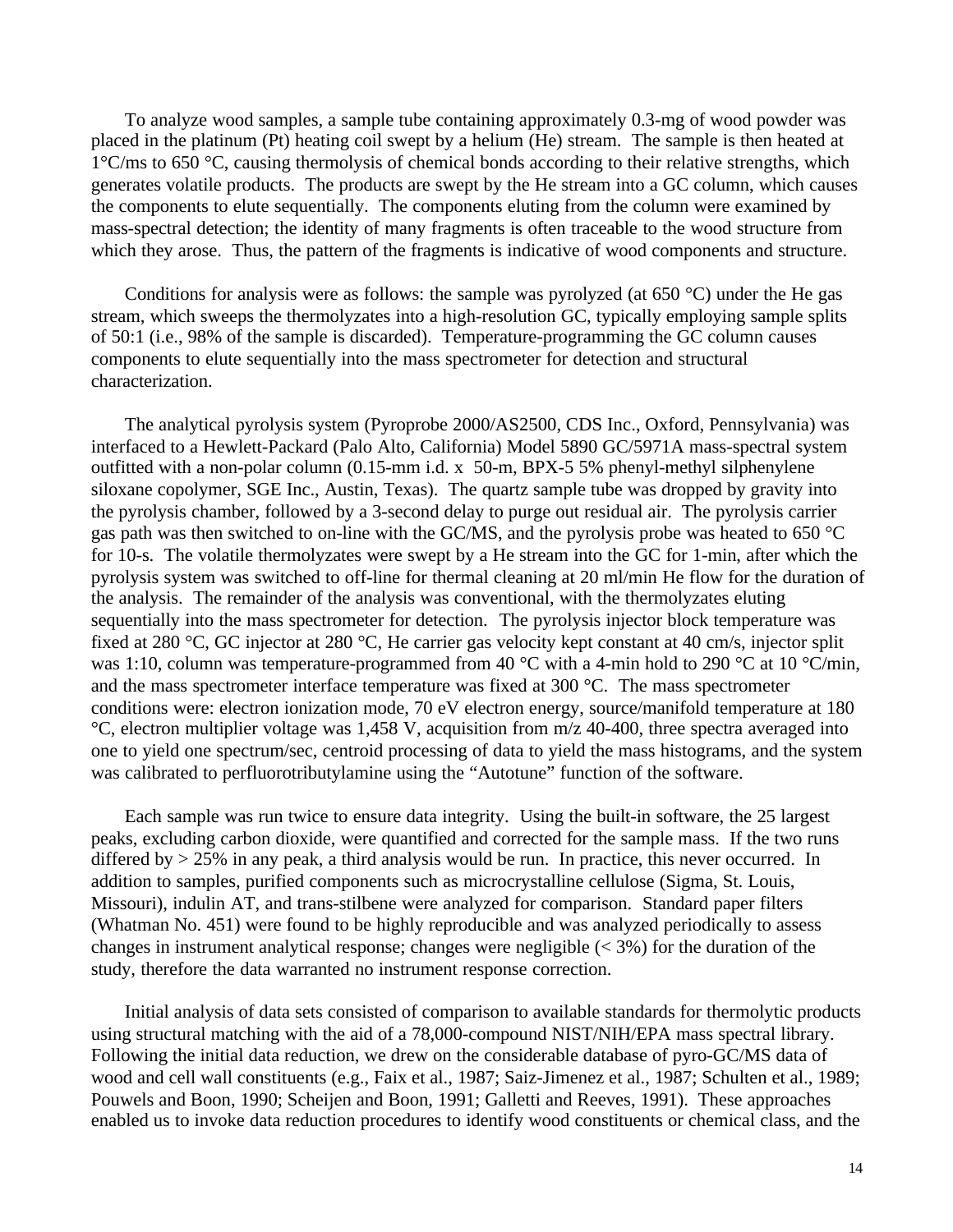quantities of these constituents were correlated with the documented impact of each tree at each site (Table 2). For example, in Figure 2, we assumed, based on the literature, that lignin and stilbene components might be affected. This enabled us to process the data set in established ways (as in Figure 1B) to arrive at the relationship shown in Figure 2.

A broader approach to data analysis was also used, taking advantage of the fact that most wood constituents (even those that no one knew existed) are analyzed by pyro-GC/MS. This is fortunate because we don't know, *a priori*, what biochemistry – as affected by air pollution – is recorded in the wood. This is especially important for techniques geared to analyze complex wood structures (such as the two proposed here), because they do not generate simple numerical lists amenable to conventional descriptive statistics. For example, in pyro-GC/MS, a given macromolecular wood structure is potentially represented by peaks distributed throughout the entire chromatogram -- this concept is illustrated in Figure 1B for polysaccharides and lignin sub-structures.

In order to see if we can take advantage of this rich data set for pyro-GC/MS, we investigated reducing the data set from each analysis into a form useable by conventional statistics. Since the Chemstation software was necessary for instrument data acquisition, but not intended for convenient data export, the types of data reductions presented below are completely the result of the particular data formats and limitations of the software. We explored the following ways of data reduction:

- Type 1 Quantify the total area of single ion mass chromatograms (SIMC), which will yield a simple list of up to about 300 numerical values per sample.
- Type 2 Separately quantify just the major peaks present in each SIMC, yielding a set of x-y data (intensity, ion mass).
- Type 3 Quantify the Type 2 data set plus the peak retention time, yielding a set of x-y-z data (intensity, position, and ion mass).
- Type 4 Quantify chemically coherent sets of SIMC (for example,  $m/z91 + m/z105 + m/z119$ ) which are alkyl-phenols), which was the approach taken to arrive at Figure 2. As already mentioned, this requires pre-judgment as to which wood constituents are of interest.
- Type 5 Addition of all mass spectra acquired during a GC run, in effect produc ing a single mass spectrum.

In all cases, each marker, including unknowns, was represented by a single numerical peak area value. Throughout this study, we found a linear relationship of the acetic acid 60 Dalton peak area with sample mass (data not shown). Since  $<< 1$ -mg sample was difficult to weigh into the narrow pyrolysis tubes, we judged the weighed mass to be less reliable than the acetic acid peak area. Accordingly, all marker peak areas were normalized to that of the corresponding acetic acid peak area.

The mass-normalized peak areas were then converted to fractional change for pre- and post-1945 (first phase study) or 1955 (second phase study) periods prior to analysis using the following approach:

$$
Y = [(X_{post} - X_{pre}) \div X_{pre}]
$$
 (1)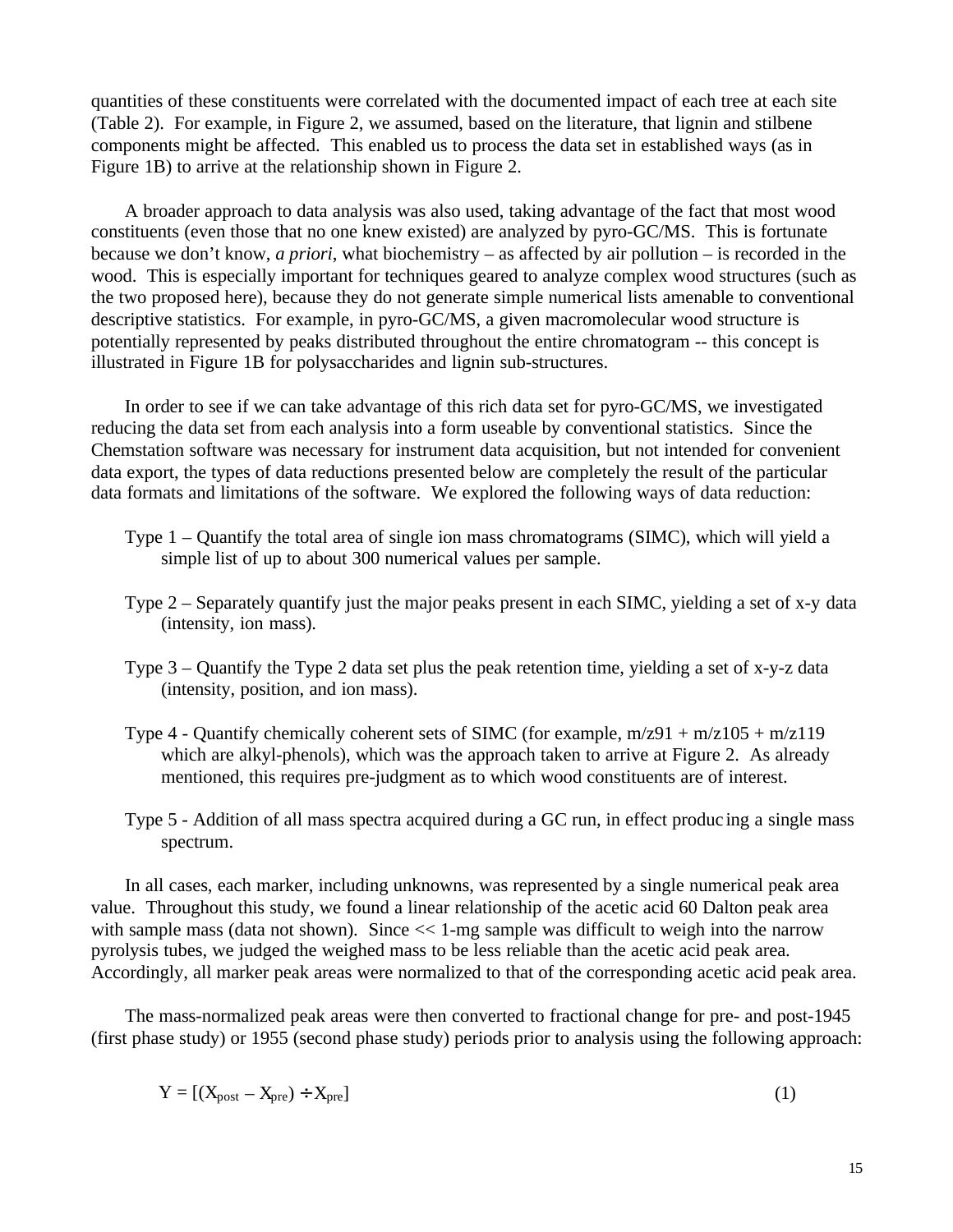where Y is the response variable used in the analysis,  $X<sub>pre</sub>$  is the value from analysis of material preperiod, and X<sub>post</sub> is the value from analysis of post-period. For the sign (direction-of-change) test analysis, if Y was within  $\pm 0.05$  then it was designated as "0" change.

For the first phase study, two sets of analyses were conducted comparing the consistency of changes in the two-biochemical markers, H:G lignin ratio and stilbene, implicated as promising in the preliminary study. The first set tested the hypothesis that the biochemical markers were indicators of air pollution exposure, and not necessarily of bioeffect. This was assumed to be true if the sign changes (+, -, 0) of either biochemical marker was consistent with preliminary results, regardless of historical crown injury or basal area changes of individual trees. For example, based on the preliminary study results (Figure 2), patterns similar to Dogwood and Camp Paivika would be expected for all trees at high and intermediate sites (Table 2), while patterns similar to Silverwood Lake might be expected for all trees at low exposure sites (Table 2).

The second set of analyses was to test whether the two markers indicate biochemical effects of air pollution injury. For the biochemical effects analysis, two groups of trees were identified prior to field sampling (i.e., sensitive and tolerant), based on the pattern of foliar injury evaluations from 1973-94. Historical injury scores were translated into Forest Pest Management (FPM) indices (Pronos et al., 1978) for this study. The FPM system scores the youngest annual needle whorl to have visible ozone injury. Low values (0-1) signify severe crown injury and large values (4-5) signify low crown injury. Classifications of sensitive (S), intermediate (I), or tolerant (T) were based on the amount of crown injury shown by the tree relative to the average site injury.

Following the 1997 crown evaluation conducted in this study, each sample tree was reassessed and assigned to a final group. Approximately 55% of all trees remained in their original classification, and 30% were reclassified from sensitive to tolerant, or sensitive to intermediate. About 5% of trees were reclassified from tolerant to sensitive, and 10% were reclassified from tolerant to intermediate. The larger numbers of reclassified sensitive-trees were the result of generally lower levels of crown injury (Table 3) in 1997, relative to historical injury between 1974-94. The intermediate category was created when it became apparent that some of the original sample trees showed both tolerant and sensitive ratings at different evaluation periods, and some substitute trees (replacements for trees we were unable to locate) did not have the extreme injury of the original sampling group. Data analysis was conducted both including the intermediate group, as well as by combining the intermediate and tolerant groups into a single (e.g., tolerant) group.

Changes in average annual bole increment were also calculated for each tree. Total ring-width to the nearest 0.01-mm was measured using a digital micrometer and the number of annual rings was counted for the two time periods (i.e., pre- and post-period after standard cross dating techniques were used to accurately associate each tree ring with a year). Ring-widths were converted to basal area and the change in average annual basal area was calculated for the pre- and post-periods by site (Table 2) and by crown sensitivity group. Both direction-of-change (sign) and t-tests were conducted to determine if either the sign or the amount of change in basal area between periods is associated with crown condition groups at each site.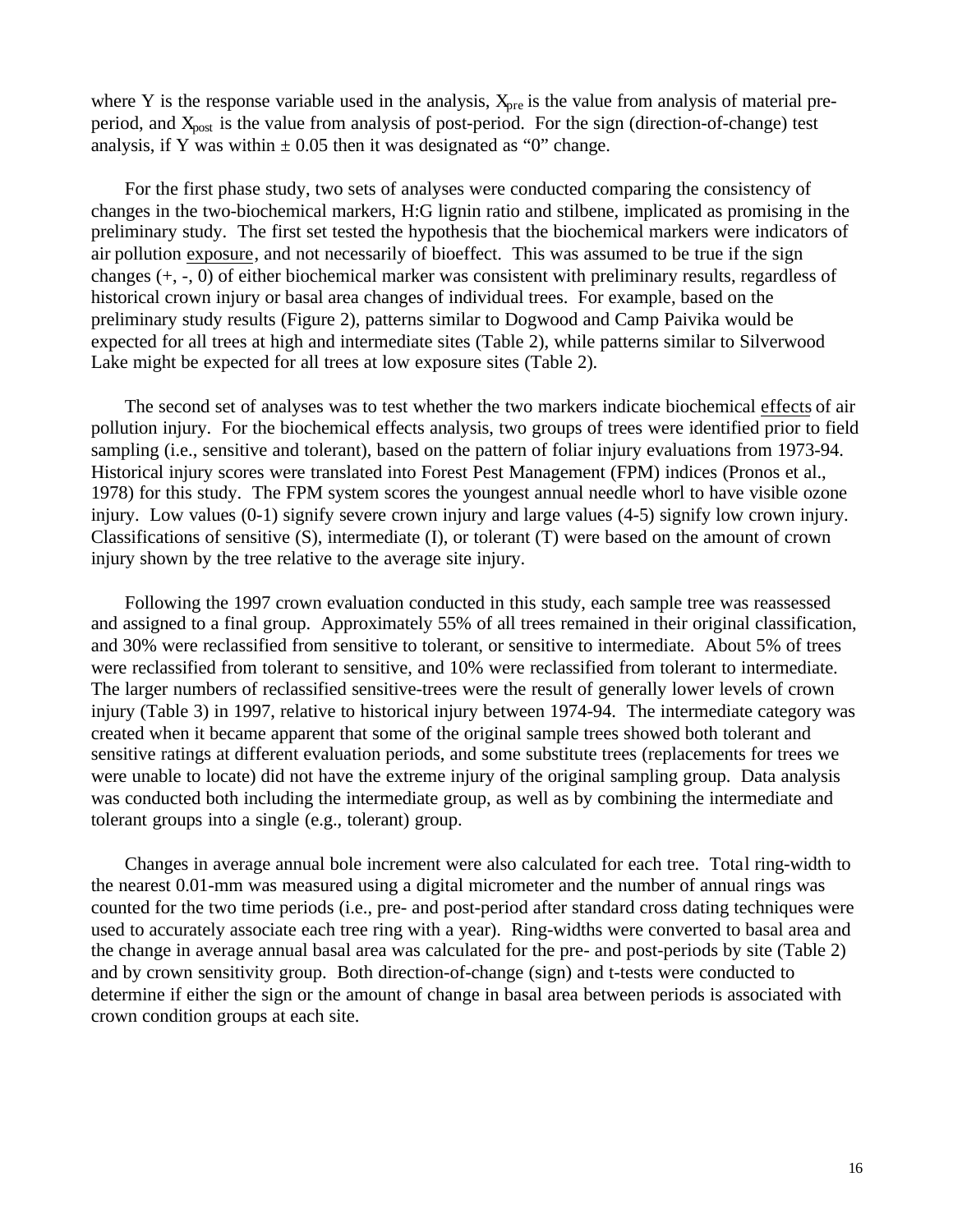#### **IV.C. Fourier-transform Infrared (FTIR) Microspectroscopy Analysis**

Fourier-transform infrared (FTIR) spectroscopy is one of the cornerstone techniques for modern organic structure identification, and is used extensively in wood structure research, partly because of its ability to discriminate the very complex structures of wood (e.g., Jung and Himmelsbach, 1989; Banerjee and Lee, 1991; Friese and Banerjee, 1992). In addition, it requires little or no sample preparation for analysis, and is thus, well suited for tree-ring analysis. Despite these features, we know of no literature on this application of FTIR.

Conventional FTIR would have still required cutting segments and grinding as with pyro-GC/MS. However, we explored an advanced form of FTIR, known as FTIR *microspectroscopy* ( $\mu$ FTIR; Morris, 1995). It uses a light-type microscope coupled to a FTIR spectrometer to obtain spectra from areas as small as 10-µm x 10-µm for applications such as mineral identification in tiny granules (Rintoul and Fredericks, 1995). In our case, this ability was coupled with a programmable mapping stage that has 1-µm reproducibility in sample position.

For tree ring analysis, the potential of µFTIR over conventional FTIR is considerable. The technique is capable of non-destructively analyzing complex wood constituents in *intact* cores at a rate of less than 2-min per analysis, at a resolution that readily enables the *analysis of individual rings,* and furthermore links each spectra directly to the image of the core. Figure 6 shows that there were significant differences in the spectra of different tree rings, and therefore held great potential for relating these spectral features to the documented impact of each tree at each site, or to meteorological and ozone data for each year.



Figure 6. Difference in µFTIR Spectra Relative to 1946. [The spectrum from the 1946 segment was subtracted from spectra of selected rings. This tree clearly expresses significant differences in wood chemistry, even over short time periods. Although caution must be exercised for any interpretation of the natural products biochemistry involved, these peaks and valleys can be compared with known environmental conditions (e.g., ozone, drought, and nitrogen deposition) on an annual basis at the proposed "calibration" sites. Thus, these differences are best considered to be "exposure" markers. Separate physiological experiments on seedlings will be required to determine the chemical identity of these wood constituents and their mechanism of response to air pollutants.]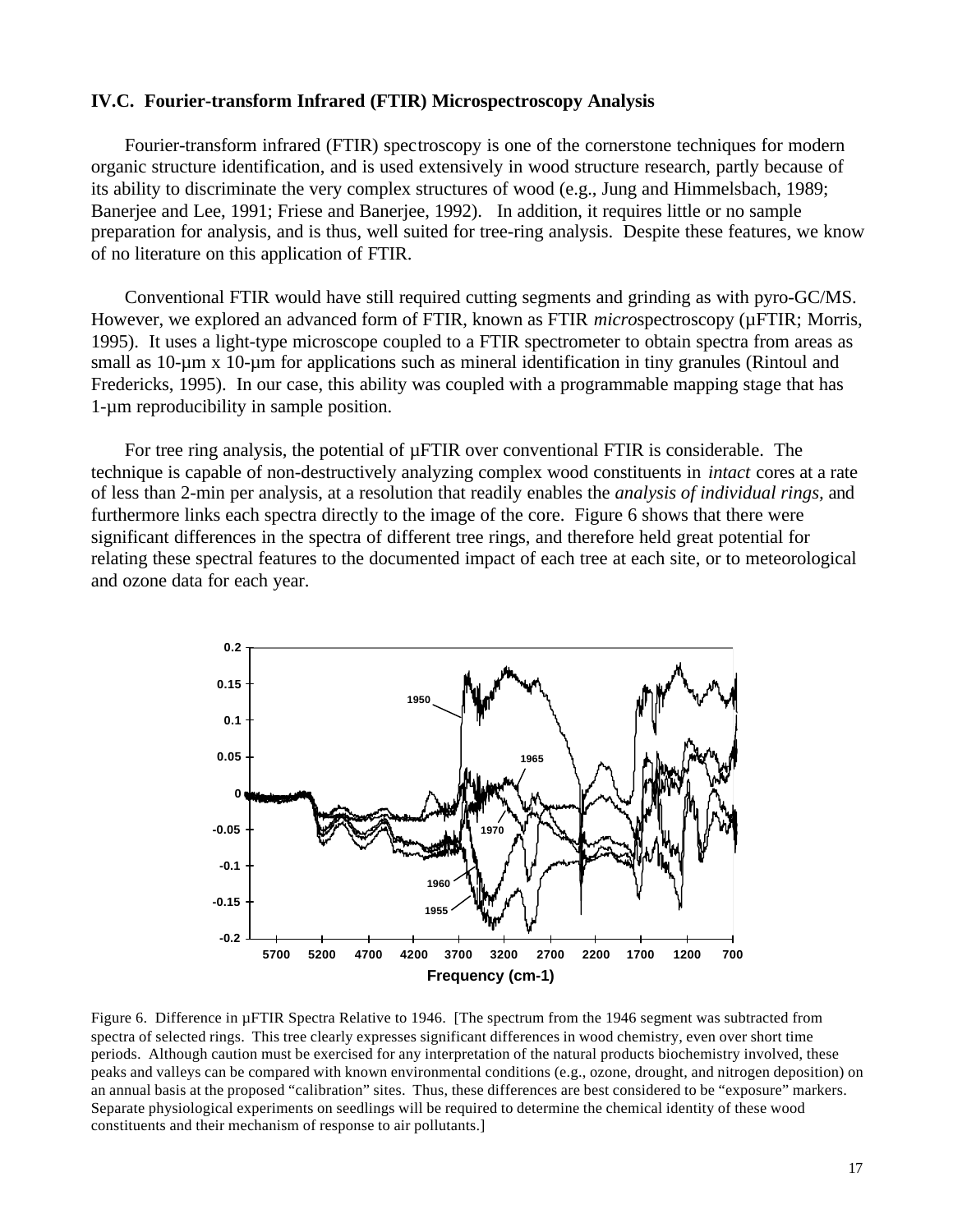#### **V. RESULTS**

#### **V.A. Pyro-GC/MS Datasets**

A typical chromatogram from tree core analysis is shown in Figure 1A. As described in the Methods section, peak areas can be obtained either from conventional integration of individual peaks, or integration of entire single-ion chromatograms putatively representing a wood constituent substructure, or some variations and combinations of these approaches. In particular, we hypothesized, that lignin (Galliano et al., 1993) and stilbene (Rosemann et al., 1991) components in the wood might be affected by oxidants. Earlier literature (Faix et al., 1987) plus our comparative analysis of cellulose and indulin AT indicated that areas under the single-ion chromatograms of 94, 108, and 121 Daltons, and 123, 135, and 151 Daltons, should be summed to obtain H-type and G-type lignin, respectively (Figure 2). Stilbene, based on our analysis of authentic trans-stilbene, could be quantified using the 104 Dalton single-ion chromatogram peak of styrene at 890-s retention time (example not shown). This approach enabled us to process the data to arrive at the relationship shown in Figure 2.

Specifically, we quickly ruled out the Type-1 data reduction, as it was extremely labor intensive using the necessary instrument software. Type-2 data reduction lacked the dynamic range and failed to satisfactorily reduce even the preliminary data set. Type-3 data reduction was ruled out due to the normal slight irreproducibility in peak retention time, which played havoc with reliable assigning of peaks in the extremely crowded chromatograms. Therefore, for this study, we used Type-4 and Type-5 data reduction, which is how the preliminary study was done to produce the results in Figure 2.

For Objective 3, we also investigated whether stored cores from previous studies could be used for analysis. In the vast majority of cases, cores are treated with wood-preserving stain (e.g., varnish), that would add considerable artifactual "noise" to the data sets. Since it may be possible to analyze the centers of stained cores, where the preservative has not penetrated, we devised a simple test using duplicate cores from Silverwood Lake that were either frozen in liquid-nitrogen and stored at -70°C, placed under dry ice and stored at -70°C, or kept at ambient temperature for two weeks before freezedrying, pulverization, and analysis. The first two sample-handling schemes yielded comparable chromatograms, however, the last was dramatically different in several key aspects. For example, the H-lignin was much reduced in the ambient-stored samples, possibly due to the more chemically labile nature of H-lignin substructures in air. This factor alone would be reason to reject ambient-stored wood from consideration in such biochemical analyses, therefore, we dropped from consideration the analysis of previously sampled cores.

#### **V.B. First Phase Study using Pyro-GC/MS**

In the preliminary survey summarized in Figure 2, only sensitive trees with severe crown injury were selected from the "impacted" sites, so that we were unable to distinguish whether H:G lignin ratio and stilbene changes were indicators of exposure (site-level effects) or effect (severe crown injury). Therefore, four additional sites from among the 18 San Bernardino Gradient Study (SBGS) sites (Breezy Point, Dogwood A, Camp Osceola, and Camp Angeles) were sampled to determine if these two markers have potential as indicators of either oxidant exposure or damage to ponderosa pines, particularly if they can be associated with the severity of crown damage or changes in radial stem growth rates of ponderosa pine. In order to assess this, the main study consisted of individual trees tagged and included in the SBGS, previously documented to have varying resistance to oxidant injury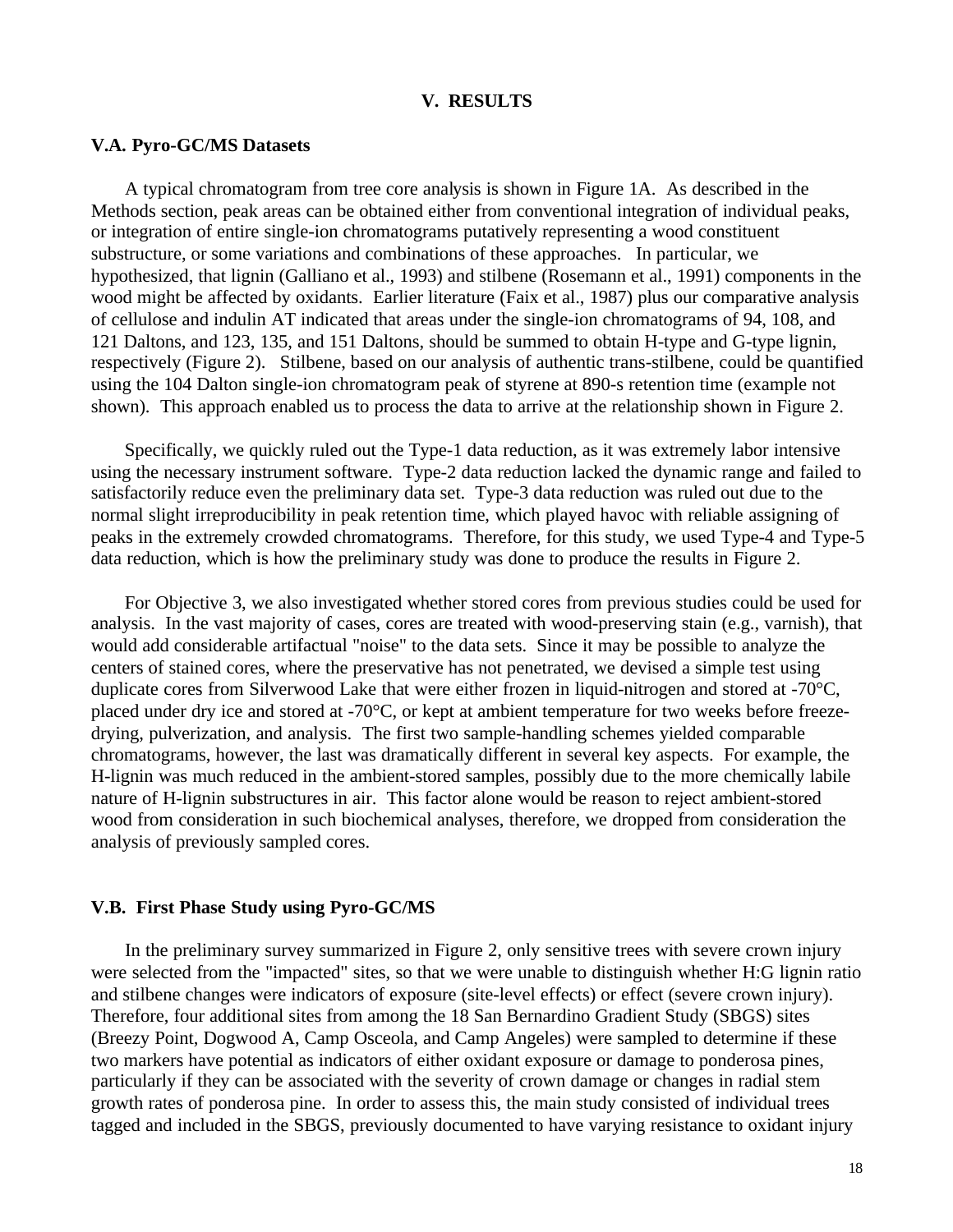(Coyne and Bingham, 1982; Grulke, 1999). The number of trees sampled at each site and number of core samples taken is summarized in Appendix A.

### *V.B.1. Patterns of Growth & Crown Injury*

Tree ages and growth rates differed among sites (Table 2). Trees in the eastern sites (CO and CA) were older, but had smaller average basal area increments in recent years relative to those from pre-1945. Trees at western sites were younger and average basal area increments were larger post-1945 relative to pre-1945. Changes in basal area for individual trees were highly variable at all sites, such that when averaged, the value was close to zero (Table 2).

| Table 2. Pine Tree Data Measured in $19971$ . |           |                  |                           |                           |            |              |       |                  |
|-----------------------------------------------|-----------|------------------|---------------------------|---------------------------|------------|--------------|-------|------------------|
|                                               |           |                  |                           | Basal Area <sup>3</sup>   |            | No. of Rings |       | FPM <sup>4</sup> |
| Site                                          | Relative  |                  | Pre-                      | Post-                     | Change     | Pre-         | Post- |                  |
| [# of Trees]                                  | Ozone     | DBH <sup>2</sup> | 1945                      | 1945                      | in         | 1945         | 1945  | 1997             |
|                                               | Exposure  | (cm)             | $\text{(cm}^2/\text{yr})$ | $\text{(cm}^2/\text{yr})$ | <b>ABA</b> |              |       |                  |
| Camp Paivika                                  | High      | N/D              | N/D                       | N/D                       | N/D        | N/D          | N/D   | N/D              |
| $(CP)$ [8]                                    |           |                  |                           |                           |            |              |       |                  |
| <b>Breezy Point</b>                           | High      | 49.0             | 718                       | 1,213                     | 0.03       | 31.7         | 53.8  | 1.6              |
| $(BP)$ [17]                                   |           | (13.0)           | (359)                     | (696)                     | (0.48)     | (4.4)        | (7.5) | (0.8)            |
| Dogwood                                       | High/Int. | N/D              | N/D                       | N/D                       | N/D        | N/D          | N/D   | N/D              |
| $(DW)$ [10]                                   |           |                  |                           |                           |            |              |       |                  |
| Dogwood A                                     | High/Int. | 70.7             | 1,302                     | 1,529                     | $-0.18$    | 27.4         | 44.7  | 2.3              |
| $(DWA)$ [14]                                  |           | (20.3)           | (1,502)                   | (1,204)                   | (0.35)     | (19.0)       | (8.2) | (0.9)            |
| <b>Camp Angeles</b>                           | Int./Low  | 68.6             | 2,162                     | 1,154                     | $-0.04$    | 93.3         | 51.0  | 2.9              |
| $(CA)$ [13]                                   |           | (12.1)           | (720)                     | (508)                     | (0.43)     | (35.4)       | (4.6) | (0.9)            |
| Camp Osceola                                  | Low       | 53.1             | 1,319                     | 839                       | 0.38       | 70.8         | 50.7  | 4.3              |
| $(CO)$ [13]                                   |           | (15.7)           | (936)                     | (274)                     | (1.00)     | (27.0)       | (4.6) | (0.9)            |
| Silverwood Lake                               | Int.      | 69.8             | N/D                       | N/D                       | N/D        | 46.3         | 50.0  | 5.0              |
| $(SL)$ [15]                                   |           | (16.8)           |                           |                           |            | (23.8)       | (0.0) | (0.0)            |
| All [90]                                      | All       | 60.2             | 1,380                     | 1,196                     | 0.04       | 55.7         | 50.1  | 2.7              |
|                                               |           | (17.7)           | (1,078)                   | (777)                     | (0.62)     | (36.7)       | (7.1) | (1.2)            |

<sup>1</sup>Numeric values represent the Mean ( $\pm$  standard deviation), and "N/D" indicates no data was recorded or available at the site for a specific variable. <sup>2</sup>DBH (diameter at breast height) is the tree diameter at 1.4 m.  $3$ Change in ABA (Annual Basal Area) = (post-1945 minus pre-1945). A positive "change" denotes an increase in ABA over time.  ${}^{4}$ FPM (Forest Pest Management) is a crown injury scoring system for pines, where  $0 =$  high needle injury and  $5 =$  low needle injury.

Branches of sample trees evaluated in 1997 (Table 2) indicated that the same relative pattern of ozone injury existed among the sample sites as was identified in previous studies (Miller, 1992). Average FPM scores were generally much higher for the latter survey, which corresponds to reduced ambient ozone in recent years relative to historical exposure (1997 had the lowest recorded ozone levels in the San Bernardino Mountains).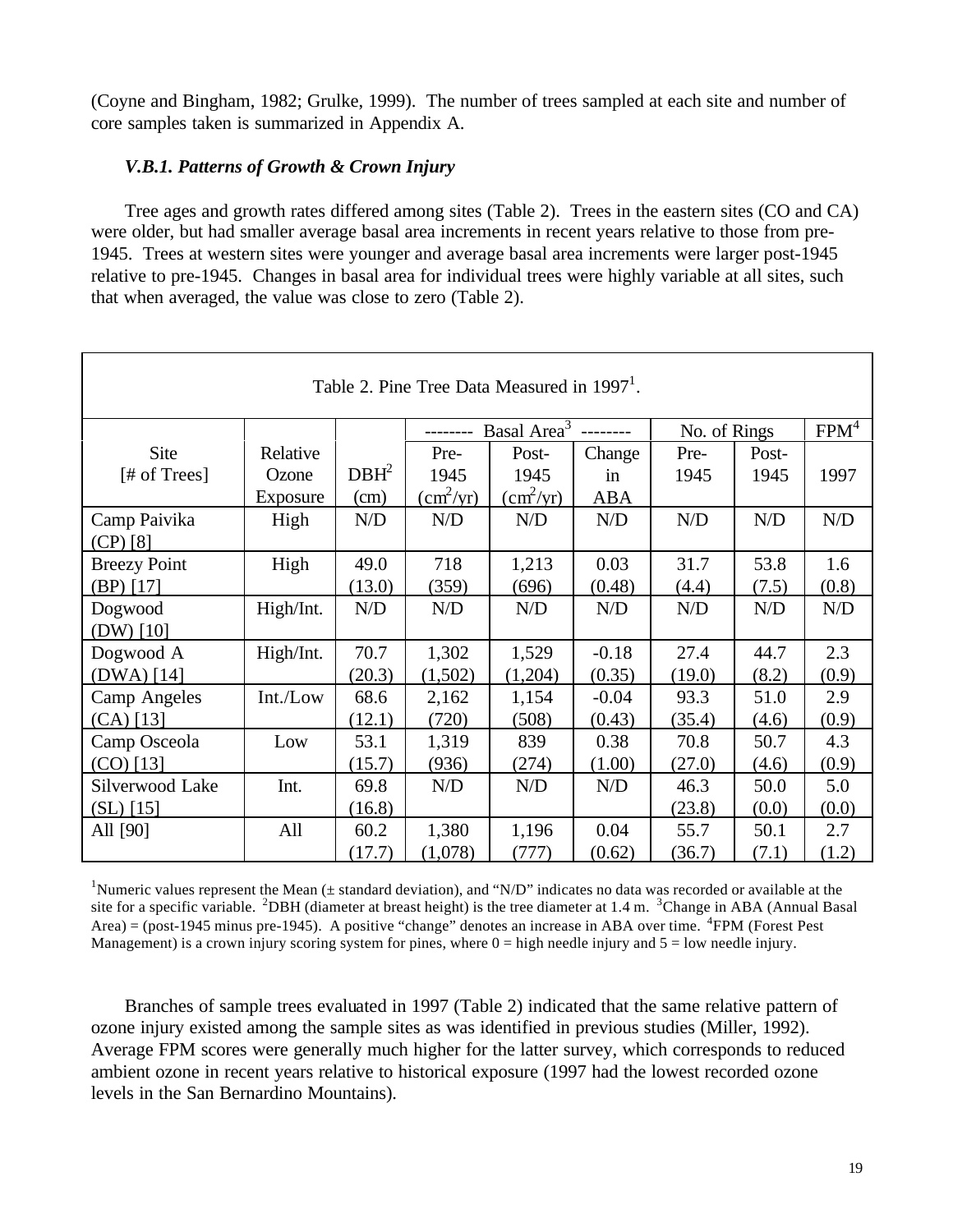FPM scores were used to separate trees at all sites into three crown condition categories: trees that are sensitive  $(S)$ , intermediate  $(I)$ , and tolerant  $(T)$  to ozone injury. In this study, we included both 'avoiders' and 'tolerators' as defined by Grulke (1999) in the T group. It is likely that trees with intermediate injury (I) have some endogenous tolerance or avoidance responses to ozone (e.g., lower stomatal conductance), but not as much as tolerant individuals. The mean FPM scores were significantly different ( $p < 0.05$ ) for the S and T groups (Table 3). At some sites the results were variable (Table 3) due partially to the low sample sizes of some groups. In general, the greatest difference between crown conditions was found at the high-intermediate ozone exposure site, Dogwood A, and lowest at the least impacted sites,Camp Osceola and Silverwood Lake (Table 3).

| Table 3. Average Forest Pest Management (FPM) Injury Scores by Crown Condition Category <sup>1</sup> . |                               |                  |                                                     |                 |      |  |  |  |
|--------------------------------------------------------------------------------------------------------|-------------------------------|------------------|-----------------------------------------------------|-----------------|------|--|--|--|
|                                                                                                        |                               | $\leftarrow$     | Crown Condition Category <sup>3</sup> $\rightarrow$ |                 |      |  |  |  |
| <b>Site</b><br>[# of Trees]                                                                            | Relative<br>Ozone<br>Exposure | Sensitive<br>(S) | Intermediate<br>$\rm _{(l)}$                        | Tolerant<br>(1) | All  |  |  |  |
| Camp Paivika (CP) [8]                                                                                  | High                          | N/D              | N/D                                                 | N/D             | N/D  |  |  |  |
| Breezy Point (BP) [17]                                                                                 | High                          | 0.50             | 0.80                                                | 1.07            | 0.75 |  |  |  |
| Dogwood $(DW)$ [10]                                                                                    | High/Int.                     | N/D              | N/D                                                 | N/D             | N/D  |  |  |  |
| Dogwood A (DWA) [14]                                                                                   | High/Int.                     | $0.27*$          | 0.9                                                 | $2.05*$         | 0.96 |  |  |  |
| Camp Angeles (CA) [13]                                                                                 | Int./Low                      | $0.40*$          | 1.29                                                | $1.40*$         | 1.21 |  |  |  |
| Silverwood Lake <sup>2</sup> (SL) [15]                                                                 | Int.                          | N/D              | N/D                                                 | 5.00            | 5.00 |  |  |  |
| Camp Osceola (CO) [13]                                                                                 | Low                           | 1.08             | 1.16                                                | 1.40            | 1.25 |  |  |  |
| All Sites [90]                                                                                         | All                           | $0.57*$          | 1.12                                                | $1.30*$         | 1.04 |  |  |  |

<sup>1</sup>Values are the mean of 1974, 1978, 1988, and 1998 crown evaluations, where 0-1 = severe, 2-3 = intermediate, and 4-5 = low crown injury. <sup>2</sup>Not included in overall average because crown injury was evaluated only in 1998. <sup>3</sup>Asterisk (\*) indicates a significantly different FPM score among crown condition categories at a site ( $p < 0.05$ ); N/D = no data.

### *V.B.2. Relationship of Biochemical Indicators to Oxidant Exposure*

Initial examination of the biochemical marker results indicated that there was no consistent pattern of changes related to the sites. For example, comparing the T-rated trees (the only crown condition category that was present at all sites), there was no trend with either of the biochemical markers attributable to differences in historical ozone exposure. This was confirmed by subsequent sign test results (data not shown). Thus, neither marker appears to be reliable assessment of ozone exposure; in pine needles, chronic exposure to ozone did not result in significant changes to total lignin or phenolic content (Booker, 1996).

┑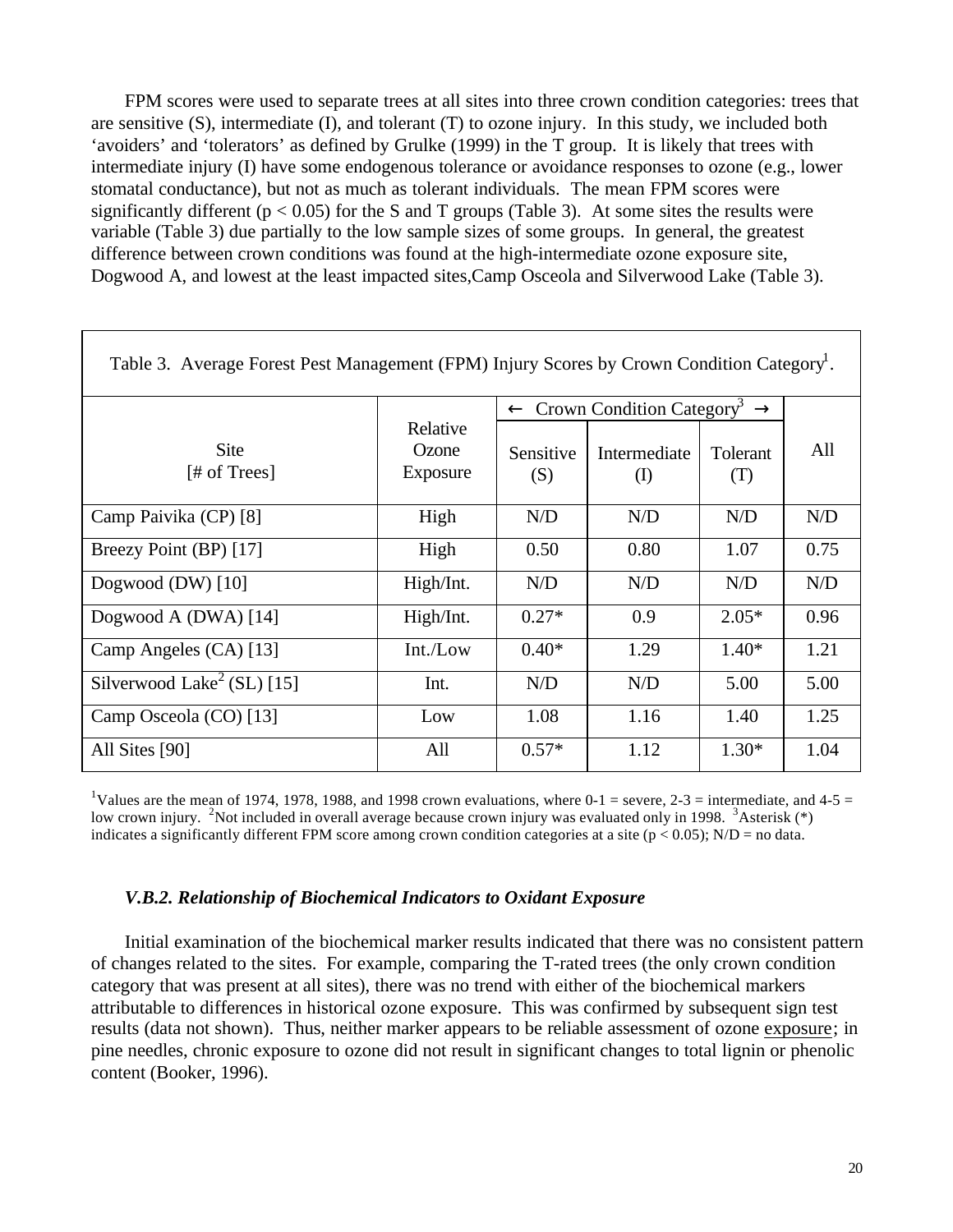#### *V.B.3. Relationship of Biochemical Markers to Crown Condition*

When all trees were grouped according to their crown condition, regardless of the site, consistent responses were found for both stilbene and H:G lignin marker changes from pre- to post-1945 (see results for "All Sites", Table 3). Specifically, the majority of H:G lignin marker changes were negative for S-rated trees, and positive for T-rated trees, while the relationship was reversed for the stilbene marker, consistent with the preliminary study (Figure 2). Considering data for only the high and highintermediate ozone exposure sites Camp Paivika, Breezy Point, Dogwood, and Dogwood A, the H:G lignin marker changes were significant, while stilbene marker changes were significant except at Breezy Point (Table 4). For the intermediate-low ozone exposure sites (Camp Angeles, Camp Osceola), located at the eastern side of the mountains (Fig. 3), neither biochemical marker was consistent with crown condition category (Table 4). It is possible that the response threshold of the markers were insufficient to override individual differences in factors such as injury resistance, interactions with other perturbations (e.g., pathogens, and N-deposition), differences in total ozone exposure, composition of air pollutants relative to western sites, tree age, or precipitation. At eastern sites, N-deposition is proportionally lower (Fenn and Bytnerowicz, 1993), and precipitation is also about 50% lower (Miller, 1992) than at western sites.

| Table 4. Significance of Pre- to Post-1945 Direction-of-Change (sign)<br>for Stilbene and H:G Lignin Ratio <sup>1</sup> . |                 |                 |           |           |              |              |  |  |
|---------------------------------------------------------------------------------------------------------------------------|-----------------|-----------------|-----------|-----------|--------------|--------------|--|--|
|                                                                                                                           | Relative        | Crown           |           |           | <b>Basal</b> | <b>Basal</b> |  |  |
| Site                                                                                                                      | Ozone           | Condition       | Stilbene  | H:G       | Area         | Area         |  |  |
|                                                                                                                           | Exposure        | Comparisons     |           | Lignin    | Sign Test    | T-test       |  |  |
|                                                                                                                           |                 |                 |           |           |              |              |  |  |
| Camp Paivika $(CP)^2$                                                                                                     | High            | S               | ***       | ***       | <b>NS</b>    | <b>NS</b>    |  |  |
| Breezy Point (BP)                                                                                                         | High            | $S$ $\nu s$ $T$ | <b>NS</b> | $\ast$    | <b>NS</b>    | <b>NS</b>    |  |  |
| 66<br>66<br>66                                                                                                            | $\zeta$ $\zeta$ | $S \nu s$ (T+I) | <b>NS</b> | $\ast$    | <b>NS</b>    | <b>NS</b>    |  |  |
| Dogwood $(DW)^2$                                                                                                          | High/Int.       | S               | ***       | ***       | <b>NS</b>    | <b>NS</b>    |  |  |
| Dogwood A (DWA)                                                                                                           | High/Int.       | $S$ $\nu s$ $T$ | $**$      | ***       | <b>NS</b>    | <b>NS</b>    |  |  |
| $\leq$<br>66<br>66                                                                                                        | $\zeta$ $\zeta$ | $S \nu s$ (T+I) | $\ast$    | <b>NS</b> | <b>NS</b>    | <b>NS</b>    |  |  |
| Camp Angeles (CA)                                                                                                         | Int./Low        | $S$ vs $T$      | <b>NS</b> | <b>NS</b> | <b>NS</b>    | <b>NS</b>    |  |  |
| 66<br>66<br>66                                                                                                            | $\zeta$ $\zeta$ | $S \nu s$ (T+I) | <b>NS</b> | <b>NS</b> | $\ast$       | <b>NS</b>    |  |  |
| Silverwood Lake $(SL)^3$                                                                                                  | Int.            | T               | ***       | ***       | <b>NS</b>    | <b>NS</b>    |  |  |
| Camp Osceola (CO)                                                                                                         | Low             | $S$ $\nu s$ $T$ | <b>NS</b> | <b>NS</b> | <b>NS</b>    | <b>NS</b>    |  |  |
| 66<br>66<br>66                                                                                                            | 66              | $S \nu s$ (T+I) | $**$      | <b>NS</b> | <b>NS</b>    | <b>NS</b>    |  |  |
| All Sites                                                                                                                 |                 | $S$ vs $T$      | ***       | ***       | <b>NS</b>    | $\ast$       |  |  |
| 66<br>44                                                                                                                  |                 | $S \nu s$ (T+I) | ***       | ***       | <b>NS</b>    | $\ast$       |  |  |

<sup>1</sup>Tests to compare the average normalized changes from pre-1945 to the post-1945 era. Comparisons were made for trees assigned to sensitive (S) vs. tolerant (T) crown condition categories (S vs T), and sensitive vs. all other crown condition categories (S vs  $(T+I)$ ); both the sign test and t-test were used to assess changes in basal area. Asterisk  $(*)$  indicates a significant differences in direction-of-change at a given site at  $p < 0.10$ , \*\* indicates  $p < 0.05$ , \*\*\* indicates  $p < 0.01$ , and  $NS =$  not significant. <sup>2</sup>All trees at Camp Paivika and Dogwood were sampled in the preliminary study and rated sensitive (S). <sup>3</sup> All trees sampled at Silverwood Lake were rated tolerant (T).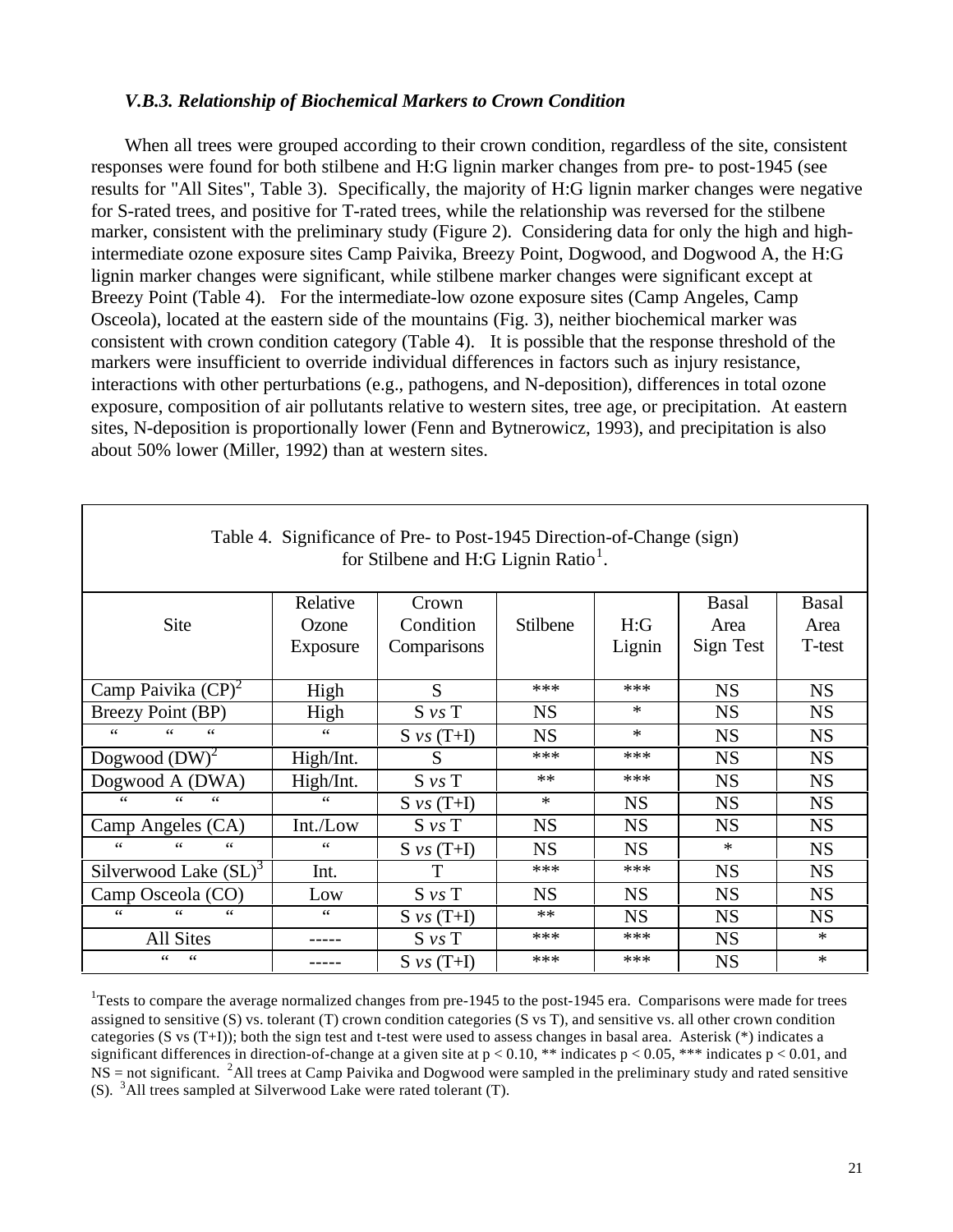As an exercise, I-rated trees were included with T-rated trees, but this made little difference in the results, except for Dogwood A and Camp Osceola (Table 4). The change in results at Dogwood A is likely due to the intermediate crown condition categories being closer to a S-rating than to T-rating, according to the FPM scores (Table 3). Changes in the Camp Osceola results reflect the lack of difference in FPM scores between crown condition categories (Table 3), thus there is less confidence in assigning trees to a crown condition category at this site.

In summary, where historical ozone exposure was the highest, trees with severe crown injury (Srated) showed decreases of H:G lignin ratio and increases of stilbene markers over time (from pre- to post-1945 periods), while trees with slight crown injury (T-rated) had opposite trends, echoing those at the Silverwood Lake reference site with no crown injuries (also T-rated).

#### *V.B.4. Relationship of Biochemical Markers & Crown Condition with Basal Area Changes*

Overall crown injury of all trees was correlated with changes in basal area  $(r = 0.57)$ , but not at individual sites, and not with changes in either H:G lignin changes ( $r = 0.27$ ) or stilbene changes ( $r =$ 0.04). There were no significant differences in the amount of change (t-test) or direction-of-change (sign test) of average annual basal area increment among crown condition categories (Table 4), although changes were generally smaller for the sensitive crown condition group.

Overall changes in basal area between pre- and post-1945 were significant with crown condition groups (Table 4), and therefore also consistent with both biochemical markers. This may indicate that for larger geographical areas, some relationship exists between reduction in wood production due to air pollution effects that can be detected from biochemical constituents of the wood.

#### *V.B.5. Relationship of Any Biochemical Markers to Precipitation and N-Deposition*

As stated in Objective 2, we examined whether any markers appeared to correspond to the precipitation or nitrogen deposition pattern of the SBGS sites. For the reasons stated previously, Types 1-3 data reductions were rejected as infeasible. Therefore, the initial approach, as with the H:G lignin and stilbene for oxidant relations, was Type-4 data reduction where we targeted wood constituents as the analytes for data reduction. Following mass spectral recommendations in the literature (e.g., Galliano et al., 1993; Faix et al., 1987; Schulten et al., 1989), we examined markers for protein, polysaccharides, levoglucosan (subclass of polysaccharides), chitin, suberin, cutin, and separately H, G, and S lignins. We found no significant relationship with SBGS N-deposition or precipitation gradients for any of these markers. The principal confounding factor for all of these markers was the very high variability within sites, exceeding 1,000%, that was far larger than differences between sites. Similarly, Type-5 data reduction yielded only highly variable data sets.

#### *V.B.6. First Phase Study Conclusions*

Both H:G lignin and stilbene marker changes over time have potential for use as biochemical effects markers of chronic ozone injury to tree crowns. Neither marker was significant for oxidant exposure (site-dependent). Other biotic or abiotic influences are likely to affect the magnitude of these markers in wood. It may be especially important to understand the role of other components of air pollution (such as N-deposition) and the impact of the atmospheric and other environmental factors on wood biochemistry. The method appears promising for use in future studies because of the intrinsic data-richness of pyro-GC/MS (the 50-markers surveyed here represent only a fraction of the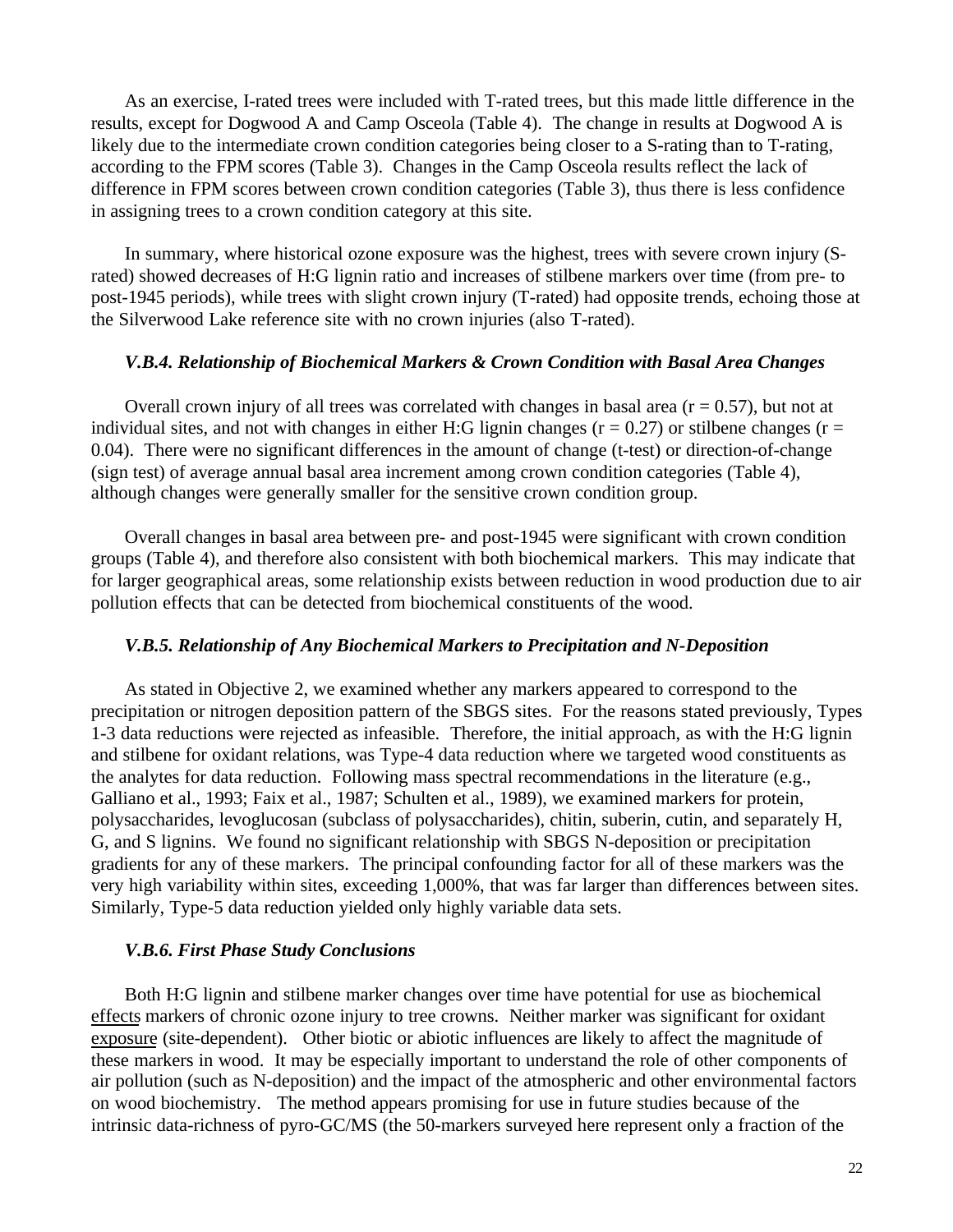total markers present in the datasets), and sub-milligram sample requirement makes finer time resolution feasible.

# **V.C. Second Phase Study using Pyro-GC/MS**

# *V.C.1. Description of Sites*

The approximate location of the sites are shown in Figure 4. As in Table 1, all of the sites chosen were either actual stands of trees from, or nearby, Project Forest sites in the Sierra Nevada, as follows:

- Manzanita Lake at Lassen Volcanic National Park  $(LV)$  we were not able to locate the precise trees used in previous studies, so we sampled 10-trees in the immediate area. The approximate middle of the grove was 40° 32.282' N, 121° 33.277' W.
- White Cloud campgrounds  $(WC) 10$ -trees were sampled in the immediate area. The approximate middle of the grove was 39° 19.144' N, 120° 50.693' W for WC.
- Wawona at Yosemite National Park (YW) -- we sampled 15 tagged trees at the grove near the Wawona wastewater treatment facility.
- Shaver Lake (SHL) -- we sampled 15 tagged trees in Plot #2.
- Grant Grove at Kings Canyon National Park (GG) -- we sampled 10 tagged trees in Plot #2.
- Giant Forest at Sequoia National Park (GF) -- we sampled 10 tagged trees in Plot #1.
- · Mountain Home State Demonstration Forest -- the Project Forest sites lacked trees of sufficient age, however, Mr. John Pronos of the USDA, Forest Service, guided us to one of his FPM-measuring sites, Mountain Home/Slick Rock (MH). Only six trees were available for coring at this site, therefore this is the only site in this study that had less than ten trees analyzed. The specific trees sampled (that were tagged) are listed in Figures 7-13, and the number of cores are listed in Appendix A.

# *V.C.2. Stilbene and H:G Lignin Ratio Marker Results*

As described above, and in the same manner as the first phase study in the San Bernardino NF, stilbene and H:G lignin marker data were obtained for the Sierra Nevada sites. We present the results for each individual tree for two reasons:

- the first phase study showed that these two markers were not relatable to sites (exposure), but were correlated with injury (effects) at the individual level; and
- recent or extensive oxidant injury assessments were unavailable for tagged trees, while tagged trees could not be located at LV and WC, so the marker results could not be correlated to individual oxidant injury as in the first phase study.

Each figure is similar in presentation to Figure 2, in which the stilbene and H:G lignin are paired to each other for individual trees. Tree identification and numerical values of the markers are given in the table below the graph. Preliminary interpretations are given in each figure legend.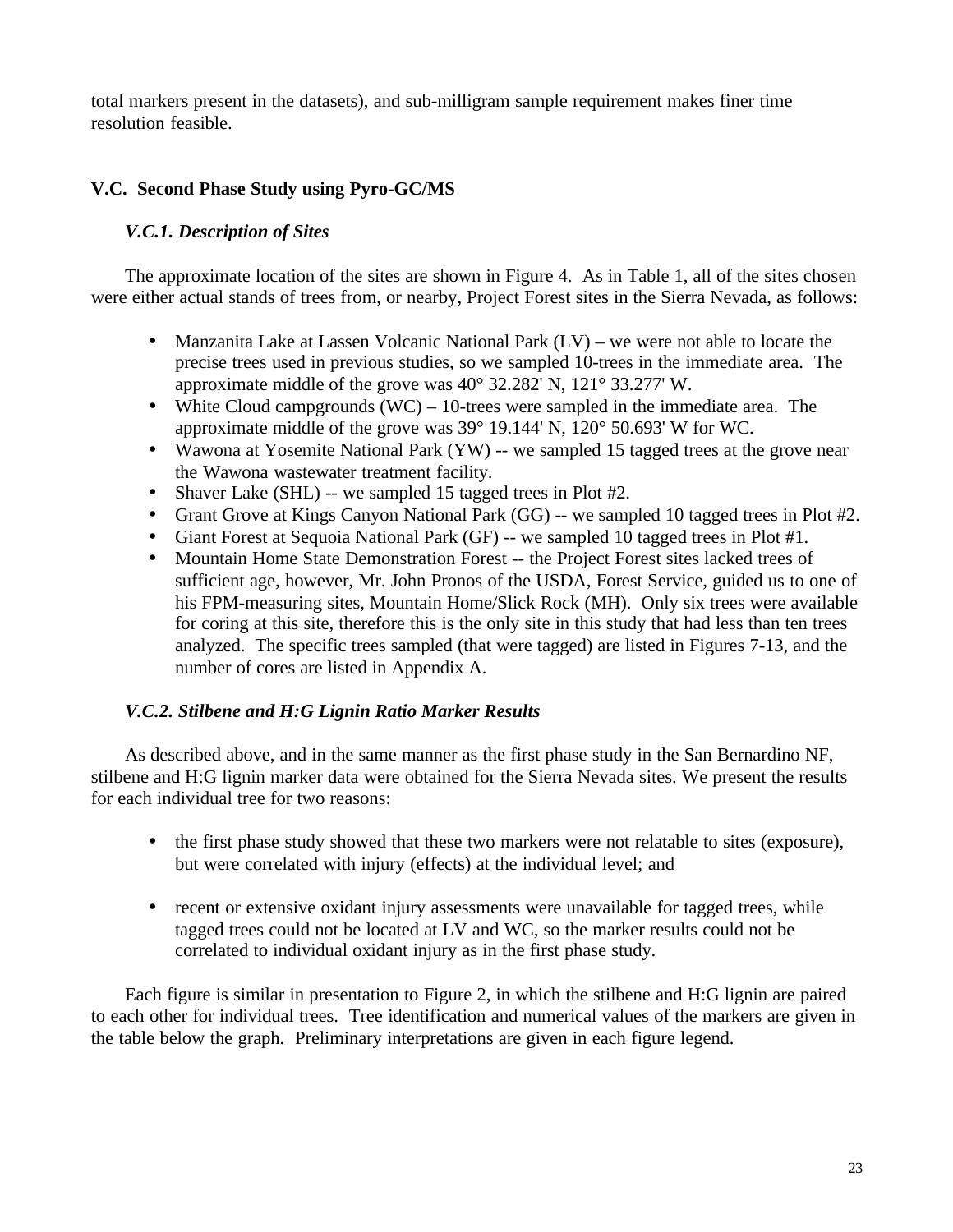of an oxidant effect -- stilbene (1 of 10) are  $[+]$ , and H:G lignin (2 of 10) are  $[-]$ . No individual tree shows both markers of an oxidant effect. The trees at WC somewhat resemble those at the oxidant unimpacted site at Figure 8. Individual Tree Results for Stilbene and H:G Lignin Markers at White Cloud (WC). Almost all trees show a lack an oxidant effect. The trees at WC somewhat resemble those at the oxidant unimpacted site at Silverwood Lake (Figure 2). of an oxidant effect -- stilbene (1 of 10) are [+], and H:G lignin (2 of 10) are [-]. No individual tree shows both markers of Figure 8. Individual Tree Results for Stilbene and H:G Lignin Markers at White Cloud (WC). Almost all trees show a lack

Stilbene -10.55 -21.50 -20.43 -44.17 -4.17 -4.17 -4.79 -2.15 -4.79 -2.19 -2.19 -2.19 -2.19 -2.19 -21. H:G Lignin Ratio 46.77 39.15 -30.74 32.99 148.86 42.64 0.93 -18.21 118.19 41.01

 $-2.15$ <br>148.86

 $-53.29$ <br>42.64

 $-86.43$ 

 $-4.79$ <br>-18.21

 $100.19$ 

 $-21.06$ 

 $-10.55$ 

 $-21.50$ <br>39.15





unimpacted site at Silverwood Lake (Figure 2). an oxidant effect -- stilbene (0 of 10) are [+] and H:G lignin (0 of 10) are [-]. The trees at LV resemble those at the oxidant Figure 7. Individual Tree Results for Stilbene and H:G Lignin Markers at Manzanita Lake (LV). None of the trees show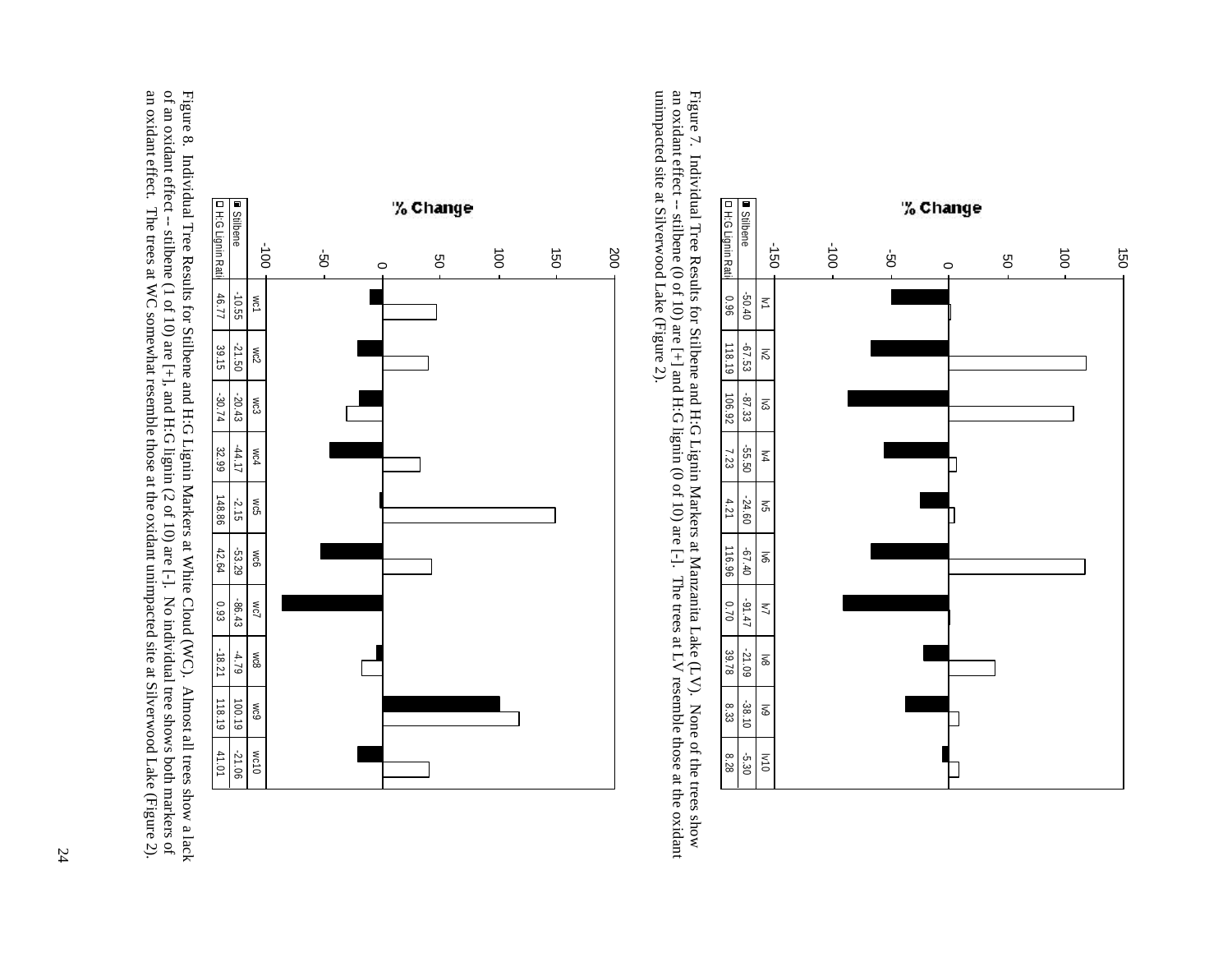mixed with respect to the sign change of stilbene and H:G lignin. The trees at SHL are highly variable among individuals,<br>similar to those at CA and DWA -- the intermediate ozone sites from the First Phase Study. Figure 10. Individual Tree Results for Stilbene and H:G Lignin Markers at Shaver Lake (SHL). The trees at this site are similar to those at CA and DWA -- the intermediate ozone sites from the First Phase Study. mixed with respect to the sign change of stilbene and H:G lignin. The trees at SHL are highly variable among individuals, Figure 10. Individual Tree Results for Stilbene and H:G Lignin Markers at Shaver Lake (SHL). The trees at this site are



those at CA and DWA -- the intermediate ozone sites from the First Phase Study. respect to the sign change of stilbene and H:G lignin. The trees at YW are highly variable among individuals, similar to Figure 9. Individual Tree Results for Stilbene and H:G Lignin Markers at Wawona (YW). Trees at this site are mixed with Trees at this site are mixed with .

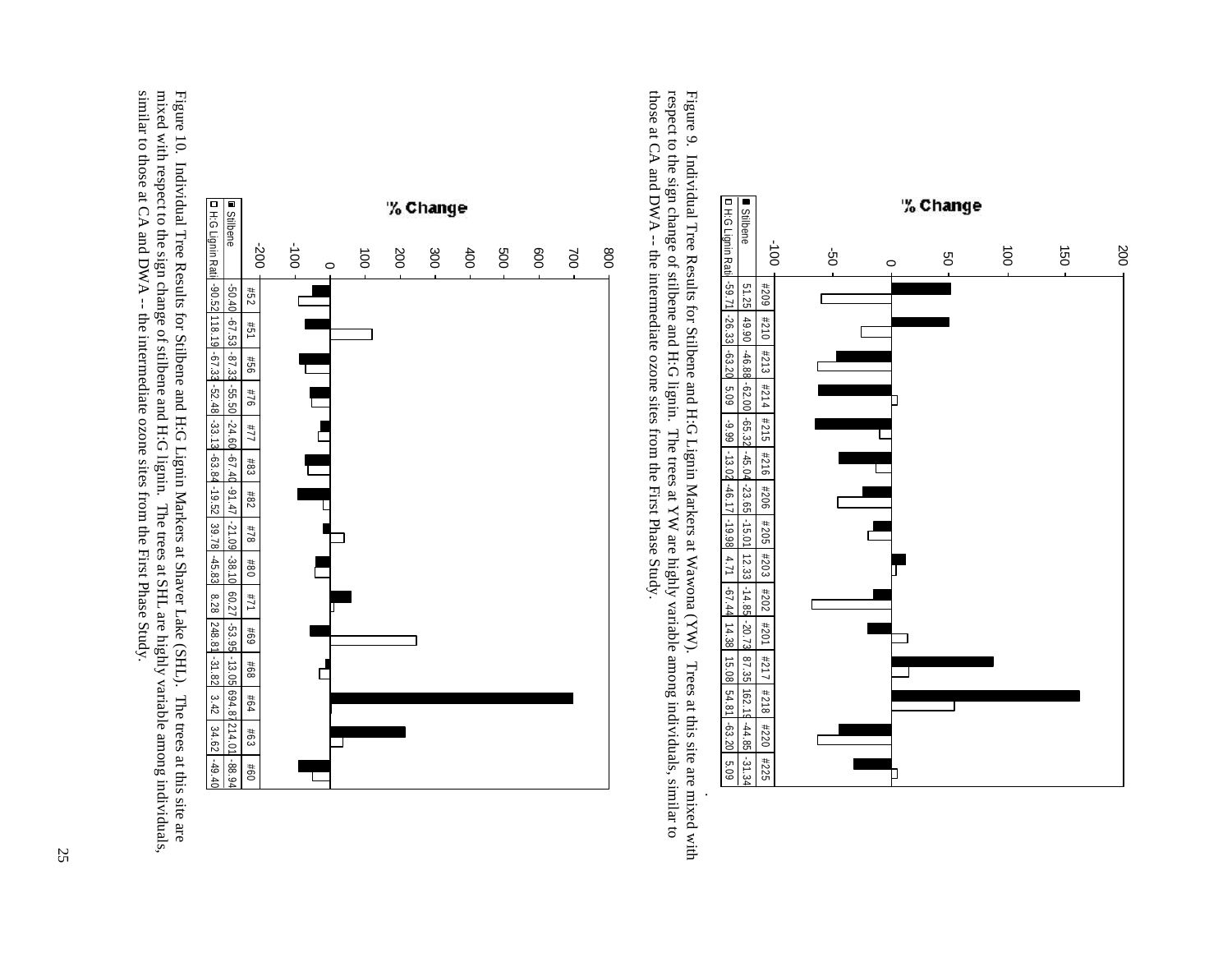

26



-100

 $41 - 94$ 

 $9f1-82$ 16.25

**B** Stilbene<br>**D** H:G Lignin Rati

 $12.933$ <br>82.9

Stilbene 1 9.38 1 9.25 1 4.25 114.43 -24.60 55.26 23.07 -21.09 -38.10 -38.10 -38.10 -21.09 -21.09 -2 H:G Lignin Ratio -59.71 -26.33 -45.20 -46.17 -14.20.20 -46.17 -46.12 -40.17 -40.198 -46.17 -46.144

 $\begin{array}{r}\n 66.6 \\
\hline\n 09.45 \\
\hline\n 19.116\n \end{array}$ 

 $\frac{9f1-60}{55.26}$ 

 $\frac{9f1-86}{23.07}$ 

 $\begin{array}{r} 86.91 - \\ 80.15 - \\ 9.110 \end{array}$ 

 $-38.10$ 

 $\frac{9f1-83}{f0.27}$ 

gf1-68

 $\frac{9f1-75}{114.43}$ 

 $\frac{9f1-84}{4.25}$ 

gf1-94 gf1-82 gf1-84 gf1-75 gf1-87 gf1-60 gf1-86 gf1-64 gf1-68 gf1-83

-50

 $\circ$ 

50

100

150



individual level, many show the oxidant stress patterns identified in the First Phase Study. GG exhibit [+] stilbene (4 of 10), while most have [-] H:G lignin (7 of 10). Although the trees at GG are variable at the Figure 11. Individual Tree Results for Stilbene and H:G Lignin Markers at Grant Grove (GG). Nearly half of the trees at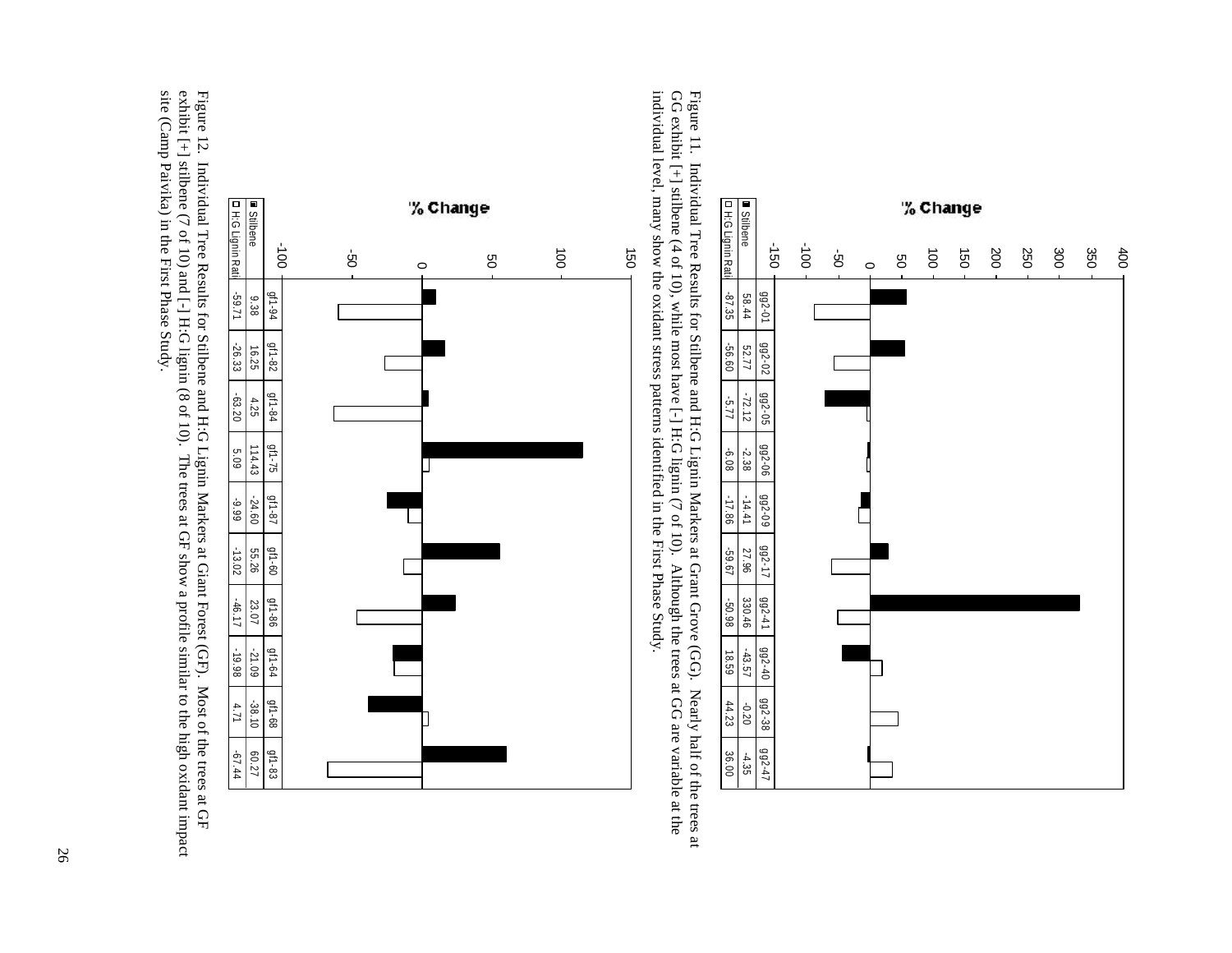

MHSR show a profile similar to those at the high oxidant impact site (Camp Paivika) in the First Phase Study, MHSR exhibit  $[+]$  stilbene (5 of 6) and  $[.]$  H:G lignin (5 of 6)  $-$  the same five trees exhibited both symptoms. The trees at Figure 13. Individual Tree Results for Stilbene and H:G Lignin Markers at Mountain Home (MHSR). Most of the trees at MHSR show a profile similar to those at the high oxidant impact site (Camp Paivika) in the First Phase Study.  $MHSR$  exhibit [+] stilbene (5 of 6) and [-] H:G lignin (5 of 6) -- the same five trees exhibited both symptoms. The trees at Figure 13. Individual Tree Results for Stilbene and H:G Lignin Markers at Mountain Home (MHSR). Most of the trees at

predicted based on the first phase study. increasing ozone among these sites (Van Ooy and Carroll, 1995). This result could have been (sign) markers for oxidant injury. Note that the tallies correspond well to the southerly vector of predicted based on the first phase study. increasing ozone among these sites (Van Ooy and Carroll, 1995). This result could have been (sign) markers for oxidant injury. Note that the tallies correspond well to the southerly vector of Table 5 summarizes the percentage of individuals exhibiting either or both direction-of-change Table 5 summarizes the percentage of individuals exhibiting either or both direction-of-change

| Table 5. Percentage of Trees Exhibiting Oxidant Injury Markers'  |                 |                |                 |
|------------------------------------------------------------------|-----------------|----------------|-----------------|
| Site                                                             | [+] Stilbene    | [-] H:G Lignin | Both            |
| Lassen Volcanic NP -- Manzanita Lake                             | $\overline{0}$  | $\overline{0}$ | $\frac{0.0}{0}$ |
| White Cloud                                                      | 10.0            | 20.0           | $\overline{0}$  |
| $\frac{1}{2}$ ND $\frac{1}{2}$ ND $\frac{1}{2}$ ND $\frac{1}{2}$ | 33.3            | 0.0            | 13.3            |
| Shaver Lake                                                      | 20.0            | 0.0            | 0.0             |
| Kings Canyon NP -- Grant Grove                                   | 40.0            | 70.0           | 40.0            |
| Section -- Giant Forest                                          | 00 <sub>0</sub> | 80.0           | 0.09            |
| Mountain Home -- Mick Rock                                       | 83.3            | 83.3           | 83.3            |
|                                                                  |                 |                |                 |

<sup>1</sup>Plus [+] means an increase in the marker over time, from pre- to post-1955. Plus [+] means an increase in the marker over time, from pre- to post-1955.

magnitudes of the markers for the trees at each site. oxidant injury markers would have <u>no</u> relation to the sites. Shown in Table 6 are the average bipolar magnitudes of the markers for the trees at each site. Surprisingly, there is a clear increasing trend for oxidant injury markers would have no relation to the sites. Shown in Table 6 are the average bipolar On the other hand, the first phase study would have also predicted that the magnitude of the On the other hand, the first phase study would have also predicted that the magnitude of the Surprisingly, there is a clear increasing trend for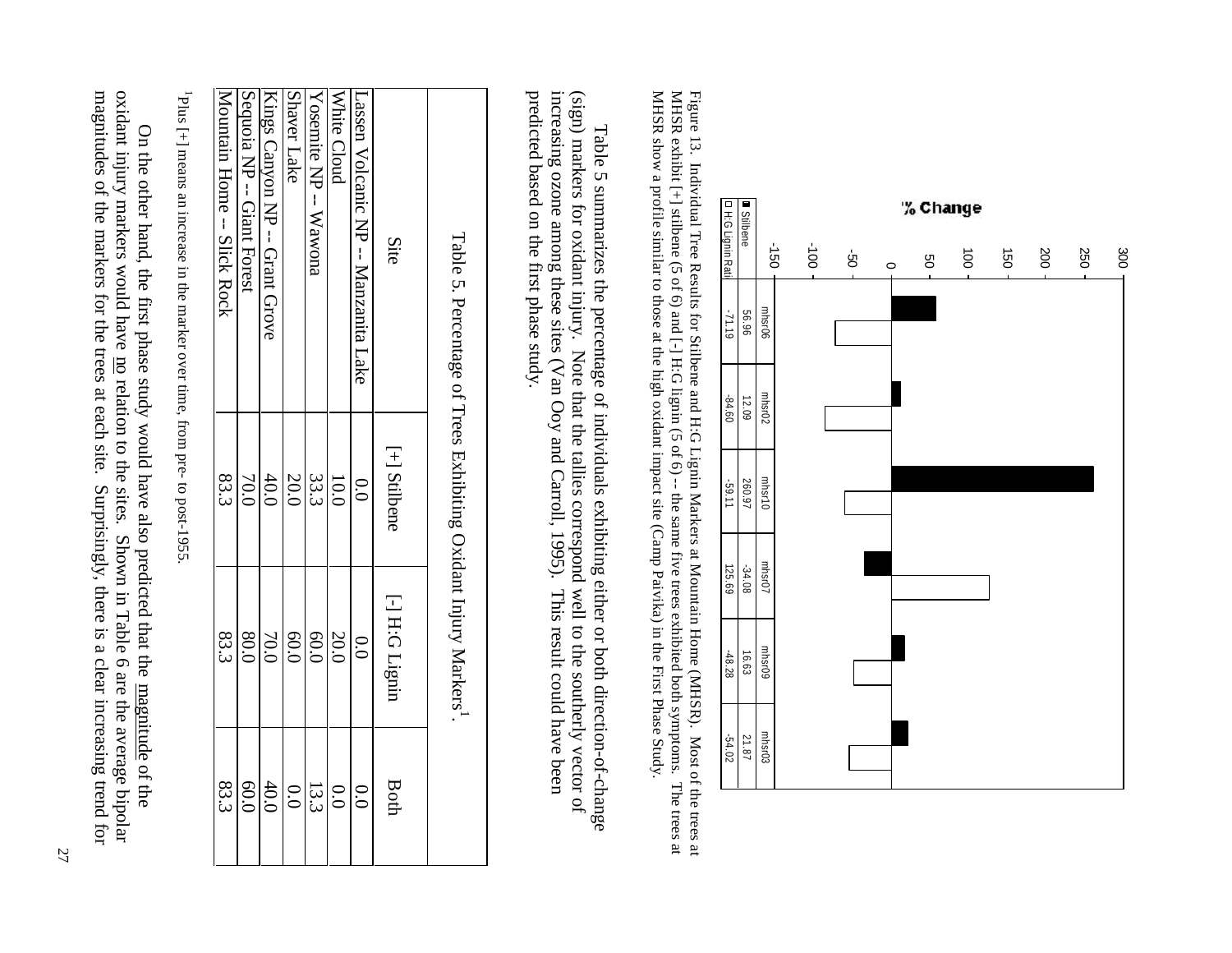stilbene along the increasing ozone gradient, accompanied by an equally clear decreasing trend for H:G lignin. However, it is doubtful whether such averages can reliably discriminate oxidant injury or exposure, since the standard deviations (in parentheses) are sometimes extremely large. For example, there is no such discernable trend among the sites of the first phase study.

| Table 6. Average Percentage Change in Bipolar Magnitude of Oxidant Injury Markers <sup>1</sup> . |                 |                |              |  |  |  |  |
|--------------------------------------------------------------------------------------------------|-----------------|----------------|--------------|--|--|--|--|
| Site                                                                                             | <b>Stilbene</b> | H:G Lignin     | Stilbene3    |  |  |  |  |
| Lassen Volcanic NP -- Manzanita Lake                                                             | $-33.92(100)$   | 41.16(125)     | $-11.28(40)$ |  |  |  |  |
| White Cloud                                                                                      | $-16.42(295)$   | 42.16(132)     | $-3.85(69)$  |  |  |  |  |
| Yosemite NP -- Wawona                                                                            | $-0.44(14262)$  | $-17.99(201)$  | $-5.49(47)$  |  |  |  |  |
| <b>Shaver Lake</b>                                                                               | 20.65 (977)     | $-0.05(17044)$ | 33.03(57)    |  |  |  |  |
| Kings Canyon NP -- Grant Grove                                                                   | 22.17(411)      | $-18.55(238)$  | 38.66(62)    |  |  |  |  |
| Sequoia NP -- Giant Forest                                                                       | 19.91 (232)     | $-29.60(94)$   | 43.34(63)    |  |  |  |  |
| Mountain Home -- Slick Rock                                                                      | 22.30 (308)     | $-31.92(245)$  | 50.84 (38)   |  |  |  |  |

 $1$ Values in parentheses is the percent standard deviation to the nearest integer.

On the other hand, some other markers may indicate oxidant exposure. The last column of Table 6 shows the average magnitude of another stilbene peak present in the datasets, "stilbene3". This marker also exhibited a clear increasing trend of its magnitude with increasing ozone, but has a relatively small standard deviation among trees for each site, ranging from 40-70 % s.d. of the % Change value.

#### *V.C.3. Second Phase Study Conclusions*

The direction-of-change (sign) effect markers for oxidant injury, established in the first phase study, appeared to correspond to expected oxidant injury in pines on the basis of historical ozone concentrations as these sites, in a southerly vector. (Van Ooy and Carroll, 1995). The average bipolar magnitude of these markers also appeared to relate to the southerly vector, but the deviation was often very large, severely reducing confidence in the approach. However, a different stilbene marker, stilbene3, showed a clear trend of its magnitude with the historical ozone concentrations, with reasonably small standard deviations. Thus, stilbene3 could be a marker for oxidant exposure. It is possible that other, potentially useful markers may be found in the rich data sets of wood analysis by pyro-GC/MS.

#### **V.D. FTIR-microspectroscopy Analysis**

As stated earlier, Objective 4 was to investigate the use of FTIR microspectroscopy as another analytical means. Figure 6 illustrates the potential of the technique at the outset of this investigation. However we ran into several problems while testing cores from the White Cloud site. First, the rounded surfaces of tree cores provided sufficient irregularities in specular reflection (and other effects) such that it resulted in great variability in spectra from a single ring, as the core was rotated.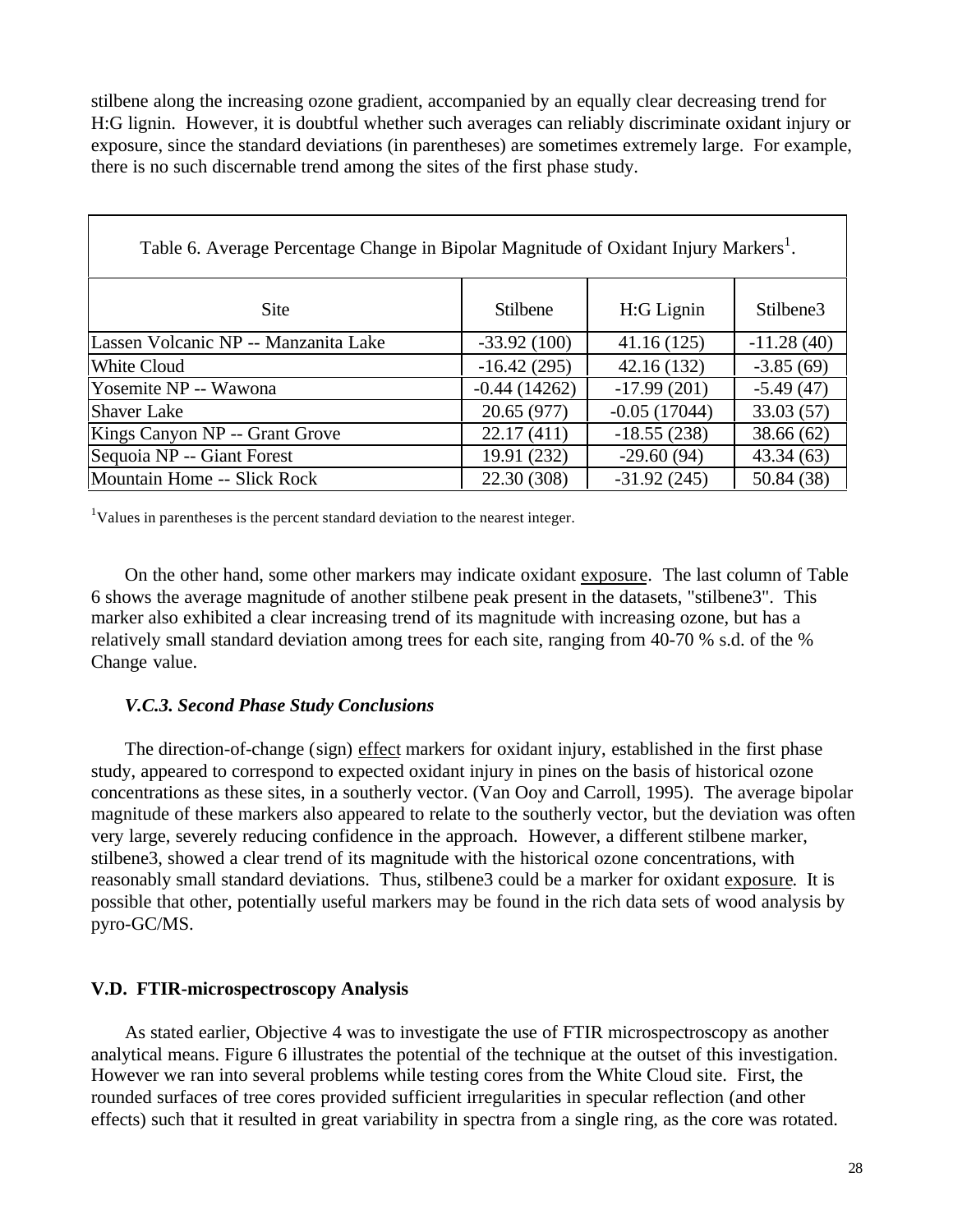Spinning the core on its longitudinal axis to average the signals was considered. However, this was rejected due to the simple fact that tree cores rarely exhibit rings perpendicular to the core, and spinning usually resulted in crossover to adjacent rings. Spinning could work for "perfect" trees that are cored "perfectly", but not for real-life samples.

Next, we reasoned that a flat surface could yield reasonable data. However, there was great difficulty in longitudinally slicing 4mm cores. Not all cores are straight when removed from the tree, or of uniform density throughout, so the cores had to be sliced manually, compensating every few millimeters. This proved to require considerable skill, and was additionally labor-intensive and timeconsuming.

Flat surfaces exhibited good spectra, and spectral region-of-interest (ROI, or shape and size of spectral reading area) could be set to maximize the signal. But here, too, we ran into problems. Tree rings are irregularly spaced, even the flat surface of sliced cores were irregular in shape, and sizes of rings varied considerably. The first problem meant that each ring must be manually targeted, while the second and third problems meant that shape and size of the ROI must be manually adjusted for many (sometimes most!) rings. Difference in ROI shape and size also led to problems in normalizing spectral responses in a meaningful way.

An alternative to adjusting ROI for each ring, was to specify a very small spot in the ROI so as to ensure that it will fit well within any ring. This seemed to work for the rapid-growth, very wide rings from trees at White Cloud that allowed a large ROI. However, the spectral signal-to-noise was unacceptable for the very small ROI required to cover the slow-growth, very narrow rings from trees at Manzanita Lake in Lassen Volcanic National Park. Specifically, each ring on a Manzanita Lake tree core could take 10-15 minutes of acquisition, after which the next ring needs to be manually targeted. Thus, a 40-year transect on a single tree core from Manzanita Lake (following a tedious slicing job) would take upwards of 10 hours to complete, for just a single replicate, in effect with a spectroscopist attending continuously. For a tree core from White Cloud with wide rings, the same transect could be completed in 2-hours. For others, the narrowest ring would define the analysis rate; some tree cores from sites such as Breezy Point exhibited rings as narrow as those from Manzanita Lake.

We also considered an automated continuous-scan transect, which would yield hundreds of spectra from a single transect. This would at least relieve the need for manual targeting. But here, too, the ROI must be set smaller than the narrowest ring in order to distinguish transitions between rings. In fact, for spatial resolution, the ROI must be set much smaller than in the case of manual targeting, further increasing the analysis time. And it leaves us with, at present, unknown algorithms for sorting the hundreds of spectra from a single transect into ring-coherent sets.

Finally, we also briefly entertained the idea of FTIR analysis of pulverized tree core segments, much in the same manner as with pyro-GC/MS. However, this was rejected on the grounds that it would defeat the purpose of using FTIR microspectroscopy, namely that its ability to analyze each ring would override the poor (relative to pyro-GC/MS) information content of each data set.

#### **VI. DISCUSSION & CONCLUSIONS**

Analogous to the "intermediate" impacted sites in the first phase study, the second phase putative intermediate ozone-exposure sites in the Sierra Nevada exhibited variable and mixed stilbene and H:G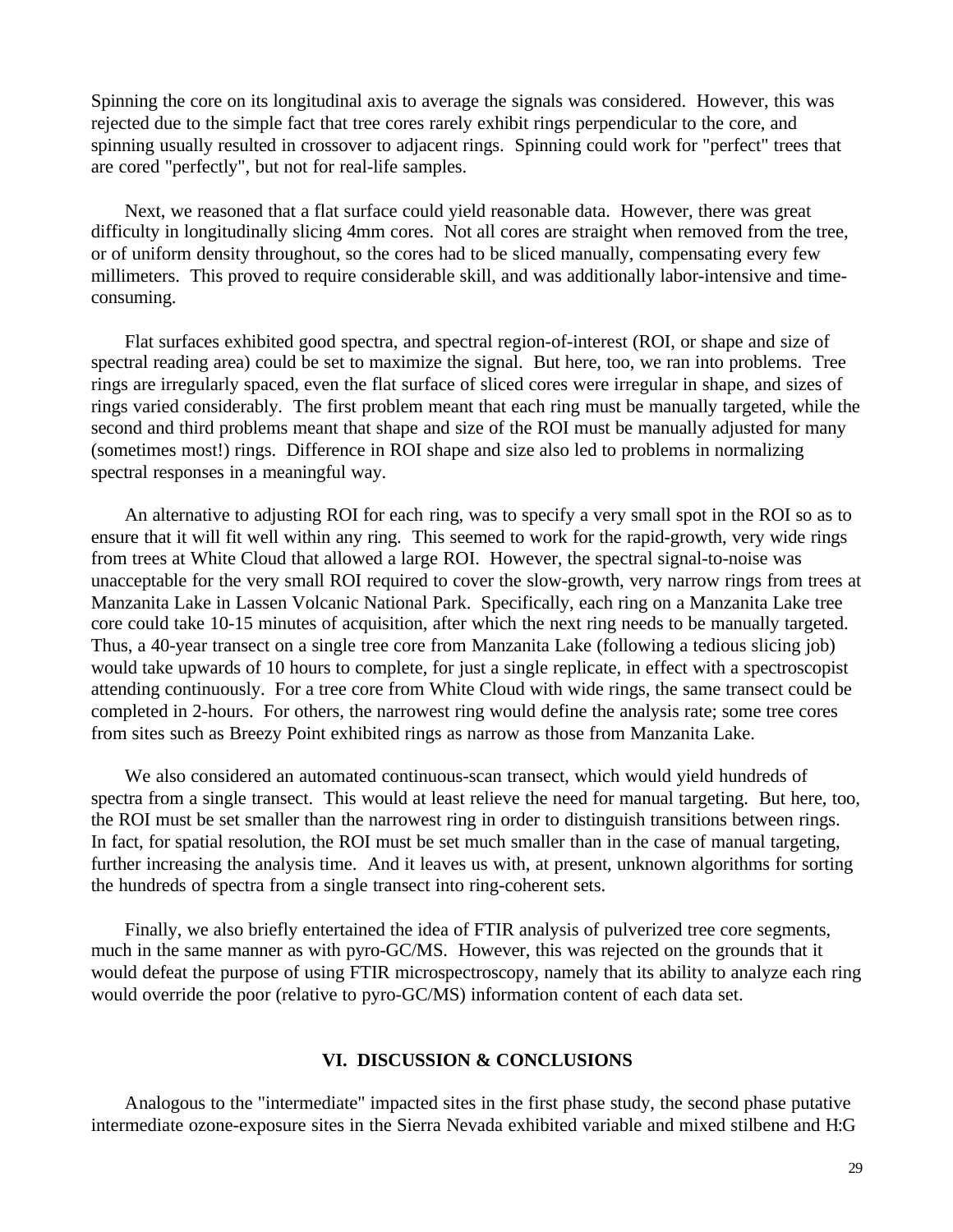lignin ratio marker responses on a tree-by-tree basis. It is therefore possible that the oxidant exposure profiles at such sites represent threshold levels for these grove-level exposure markers.

With regard to the biochemical basis of these observations, the data complexity, combined with a lack of sufficient understanding of constituents seen by pyro-GC/MS, precludes a simple interpretive analysis. Nevertheless, these findings appear to be mechanistically relevant since ozone fumigation of pines has been shown to induce stilbene phytoalexins as well as affect enzymes of lignin synthesis in leaves. For example, effects of ozone treatment on enzymes along the phenolic pathways have been investigated, including phenylalanine ammonia lyase (the gateway enzyme to phenolic biosynthesis), cinnamyl alcohol and coniferyl alcohol dehydrogenases (key enzymes of the lignin pathway), chalcone synthase (key enzyme in the flavonoid pathway), and stilbene synthase (key enzyme in the phytoalexin pathway). Stimulation of all of these enzyme activities has been reported in ozone-treated pine needles (Rosemann et al., 1991; Heller et al., 1990; Langebartels et al., 1990). Changes in some of the enzyme activities were also accompanied by the product accumulation, including stilbene metabolites (Rosemann et al., 1991) and flavonoids (Langebartels et al., 1990). Other than being good oxyradical scavengers, many of these secondary metabolites are cell wall and wood components which respond to wounding or fungal attack (Kindl, 1985). The stilbene and H:G lignin markers found in this study could be reflecting these pathways.

Other plant defense mechanisms that have responded to ozone exposure involve the induction of b-1,3-endoglucanase and endochitinase activities (Schraudner et al., 1992). These two enzymes were shown to inhibit the growth of fungi that contain  $\beta$ -1,3-glucans or chitin as cell wall polymers, and a role of these hydrolases in plant defense against microbial infection was thus postulated (Bowles, 1990). In addition, a plant cell wall component  $(\beta-1,3)$ -glucan callose) that has been known to respond to wounding and pathogen attack was found to accumulate in ozone-injured leaves (Schraudner et al., 1992). These biochemical effects are consistent with the notion that ozone exposure predisposes plants to wounding and pathogen attack which divert resources away from growth or weaken an individual's ability to cope with other stresses. It is also possible that callose is formed from non-biological injury. However, in this study, markers for chitin and callose (levoglucosan) failed to exhibit any relationship at the individual tree or grove levels.

Thus, it is plausible that wood retains chemical "records" of some these effects, and that it is the biochemical basis of the findings reported here. If so, it is not suprising that the sensitivity range of the markers overlap nicely with oxidant damage in the pines, since these grove-level *exposure* markers are individual-level oxidant *bioeffect* markers as well. Further morphological and biochemical analyses of archived cores and samples could yield further evidence to support/deny these views.

Lastly, FTIR microspectroscopy, while technically feasible, proved impractical due to the requirements of skilled/tedious sample preparation and skilled/tedious spectral acquisition. The spectroscopy is potentially very time-consuming on equipment that is of significant cost ( $>$  \$120,000). In FTIR spectroscopy, it is common to invoke chemometrics (e.g., principal component analysis) to spectral data processing, and it is possible that such an approach would have helped. However, the shortcomings discussed here, on raw data quality, profoundly affected subsequent data processing. Therefore, for FTIR microspectroscopy to yield useful data, the obstacles presented here must be overcome.

In conclusion, it appears that the direction-of-change (sign) of the [+] stilbene and [-] H:G lignin markers are indicators of bioeffect at the individual-level, while the bipolar magnitude of the stilbene3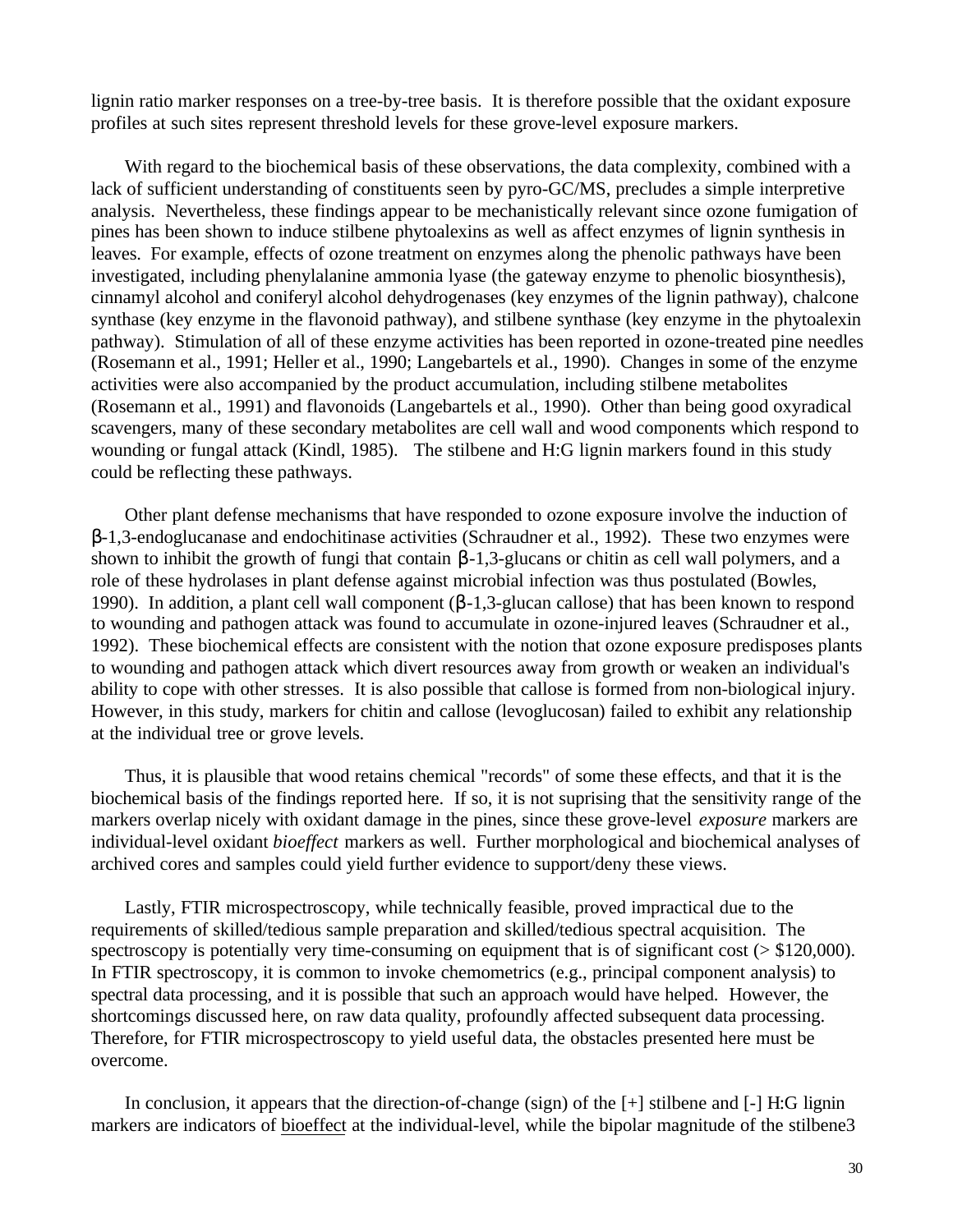marker may represent an indicator of oxidant exposure. In addition, both [+] stilbene and [-] H:G lignin may also be exposure indicators when averaged to the grove-level, however, their magnitudes vary wildly and appear to be of no use. These concepts are summarized in Table 7. It is possible that the biochemical markers are of considerable robustness, since for both individual and grove-level markers, they were clearly manifested despite the relatively small sample sizes in this study.

| Table 7. Summary of Bioindicator Responses. |                          |            |                  |                         |  |  |  |  |
|---------------------------------------------|--------------------------|------------|------------------|-------------------------|--|--|--|--|
| Marker                                      | Characteristic           | Level      | <b>Bioeffect</b> | <b>Oxidant Exposure</b> |  |  |  |  |
| Stilbene                                    | [+] Increase over time   | Individual | Yes              | N <sub>o</sub>          |  |  |  |  |
| $\zeta$ $\zeta$                             | $[+]$ Increase over time | Grove      | N <sub>0</sub>   | <b>Yes</b>              |  |  |  |  |
| $\zeta \zeta$                               | Bipolar magnitude        | Individual | N <sub>0</sub>   | No                      |  |  |  |  |
| $\zeta \zeta$                               | Bipolar magnitude        | Grove      | N <sub>0</sub>   | N <sub>o</sub>          |  |  |  |  |
| H:G Lignin                                  | [-] Decrease over time   | Individual | Yes              | N <sub>o</sub>          |  |  |  |  |
| 66                                          | [-] Decrease over time   | Grove      | N <sub>0</sub>   | Yes                     |  |  |  |  |
| $\zeta \zeta$                               | Bipolar magnitude        | Individual | N <sub>0</sub>   | N <sub>0</sub>          |  |  |  |  |
| $\zeta \zeta$                               | Bipolar magnitude        | Grove      | N <sub>0</sub>   | N <sub>o</sub>          |  |  |  |  |
| Stilbene3                                   | [+] Increase over time   | Individual | N <sub>0</sub>   | No                      |  |  |  |  |
| 66                                          | [+] Increase over time   | Grove      | N <sub>0</sub>   | N <sub>0</sub>          |  |  |  |  |
| $\zeta$ $\zeta$                             | Bipolar magnitude        | Individual | N <sub>o</sub>   | Yes                     |  |  |  |  |
| 66                                          | Bipolar magnitude        | Grove      | No               | Yes                     |  |  |  |  |

### **VII. LITERATURE CITED**

- Adams MJ. 1995. Chemometrics in Analytical Spectroscopy. The Royal Society of Chemistry, Cambridge, UK, 216 pp.
- Baneriee S, DY Lee. 1991. Interpreting multicomponent infrared spectra by derivative minimization. Applied Spectroscopy 45: 1,047-1,049.
- Bender J, HJ Weigel, HJ Jäger. 1990. Regression analysis to describe yield and metabolic responses of beans (*Phaseolus vulgaris*) to chronic ozone stress. Angew Bot 64: 329-343.
- Beyers JL, GH Riechers, PJ Temple. 1992. Effects of long-term ozone exposure and drought on the photosynthetic capacity of ponderosa pine (*Pinus ponderosa* Laws.) New Phytol 122(1): 81-  $90.$
- Booker FL, S Anttonnen, AS Heagle. 1996. Catechin, proanthocyanidin and lignin contents of loblolly pine (*Pinus taeda* L.) needels after chronic exposure to ozone. New Phytol 132: 483- 492.
- Bowles DJ. 1990. Defense-related proteins in higher plants. Ann Rev Biochem 59: 873-907.
- Coyne P, C Bingham. 1981. Comparative ozone dose response of gas exchange in a ponderosa stand exposed to long-term fumigations. J Air Pollut Contr Assoc 31: 38-41.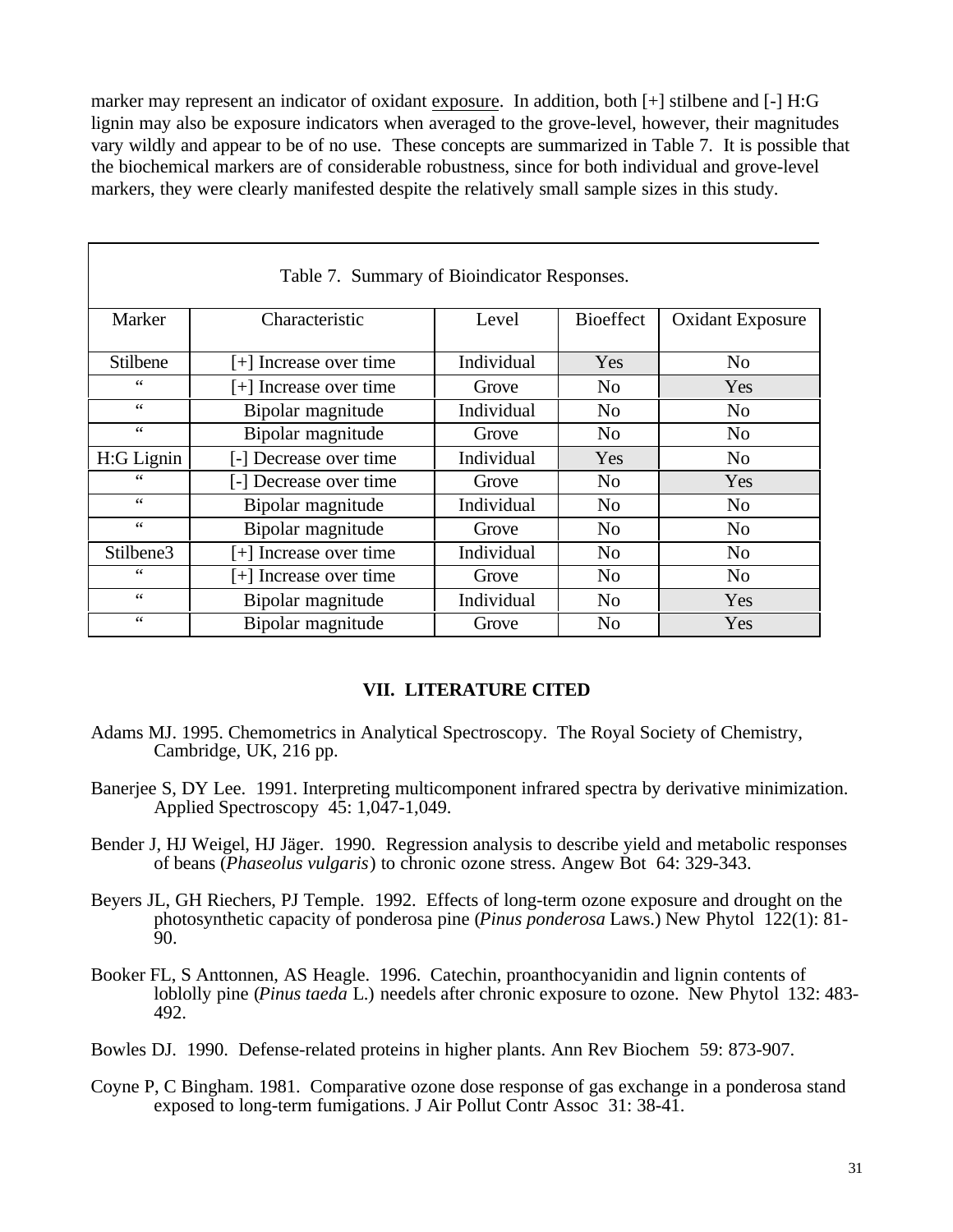- Faix O, M Deitrich, I Grobe. 1987. Studies on isolated lignins and lignins in woody materials by pyrolysis-gas chromatography-mass spectrometry and off-line pyrolysis-gas chromatography with flame ionization detection. J Anal Appl Pyrolysis 11: 403-416.
- Fan TW-M, RM Higashi. 1999. Air Pollutants and Forests: Effect at the Organismal Scale. **In:** KM Scow, GE Fogg, DE Hinton, ML Johnson (eds). Integrated Assessment for Ecosystem Health. CRC Press, Boca Raton, p. 175-192.
- Fenn ME, A Bytnerowicz. 1993. Dry deposition of nitrogen and sulfur to ponderosa and Jeffrey pine in the San Bernardino National Forest in southern California. Environ Pollut 81: 277-285.
- Friese MA, S Banerjee. 1992. Lignin determination by FT-IR. Applied Spectroscopy 46: 246-248.
- Galletti GC, JB Reeves. 1991. Pyrolysis-gas chromatography/mass spectrometry of lignocellulosics in forages and by-products. J Anal Appl Pyrolysis 19: 203-212.
- Galliano H, M Cabané, M Eckerson, F Lottspelch, HJ Sandermann, D Ernst. 1993. Molecular cloning, sequence analysis, and ellicitor-/ozone-induced accumulation of cinnamyl alcohol dehydrogenase from Norway spruce (*Picea abies* L.). Plant Molecular Biology 23: 145-156.
- Grulke NE. 1999. Physiological responses of ponderosa pine to gradients of environmental stressors. In: PR Miller, JR McBride (eds). Oxidant Air Pollution Impacts in the Montane Forests of Southern California: A Case Study of the San Bernardino Mountains. Springer, New York, Ecological Studies 134: 126-163.
- Heller W, D Rosemann, WF Osswald, B Benz, R Schönwitz, K Lohwasser, M Kloos, H Sandermann Jr. 1990. Biochemical response of Norway spruce (*Picea abies* (L) Karst.) towards 14-month exposure to ozone and acid mist: Part I – Effects on polyphenol and monoterpene metabolism. Environ Pollut 64: 353-366.
- Higashi, R.M., T.W-M. Fan, and A.N. Lane. 1995. Cumulative biochemical marker profiles of air pollutant effects on natural-growth pines. Second World Congress of Society of Environmental Toxicology and Chemistry, Vancouver, British Columbia. (Abstract)
- Huggett RJ (ed). 1992. Biomarkers: Biochemical, physiological, and histological markers of anthropogenic stress. Lewis Publishers, Boca Raton.
- Jung H-J G, DS Himmelsbach. 1989. Isolation and characterization of wheat straw lignin. J Agric Food Chem 37: 81-87.
- Kindl H. 1985. Biosynthesis of stilbenes. **In:** T. Higuchi (ed). Biosynthesis and Biodegradation of Wood Components. Academic Press, London, p. 349-377.
- Langebartels C, W Heller, K Kerner, S Leonardi, D Rosemann, M Schraudner, M Trost, and H. Sandermann, Jr. 1990. Ozone-induced defense reactions in plants. **In:** HD Payer, T Pfirrmann, P Mathy (eds). Environmental Research with Plants in Closed Chambers. Air Pollution Research Reports of the European Community 26: 358-368.
- Lewis T (ed). 1995. Tree Rings as Indicators of Ecosystem Health. CRC Press, Boca Raton, p. 12.
- Luethy-Krause B, I Pfenninger, W Landolt. 1990. Effect of ozone on organic acids in needles of Norway spruce and Scots Pine. Trees 4: 198-204.
- Manderscheid R, J Bender, H-J Weigel, H-J Jäger. 1991. Low doses of ozone affect nitrogen metabolism in bean (*Phaseolus vulgaris* L.) leaves. Biochem Physiol Pflanzen 187: 283-291.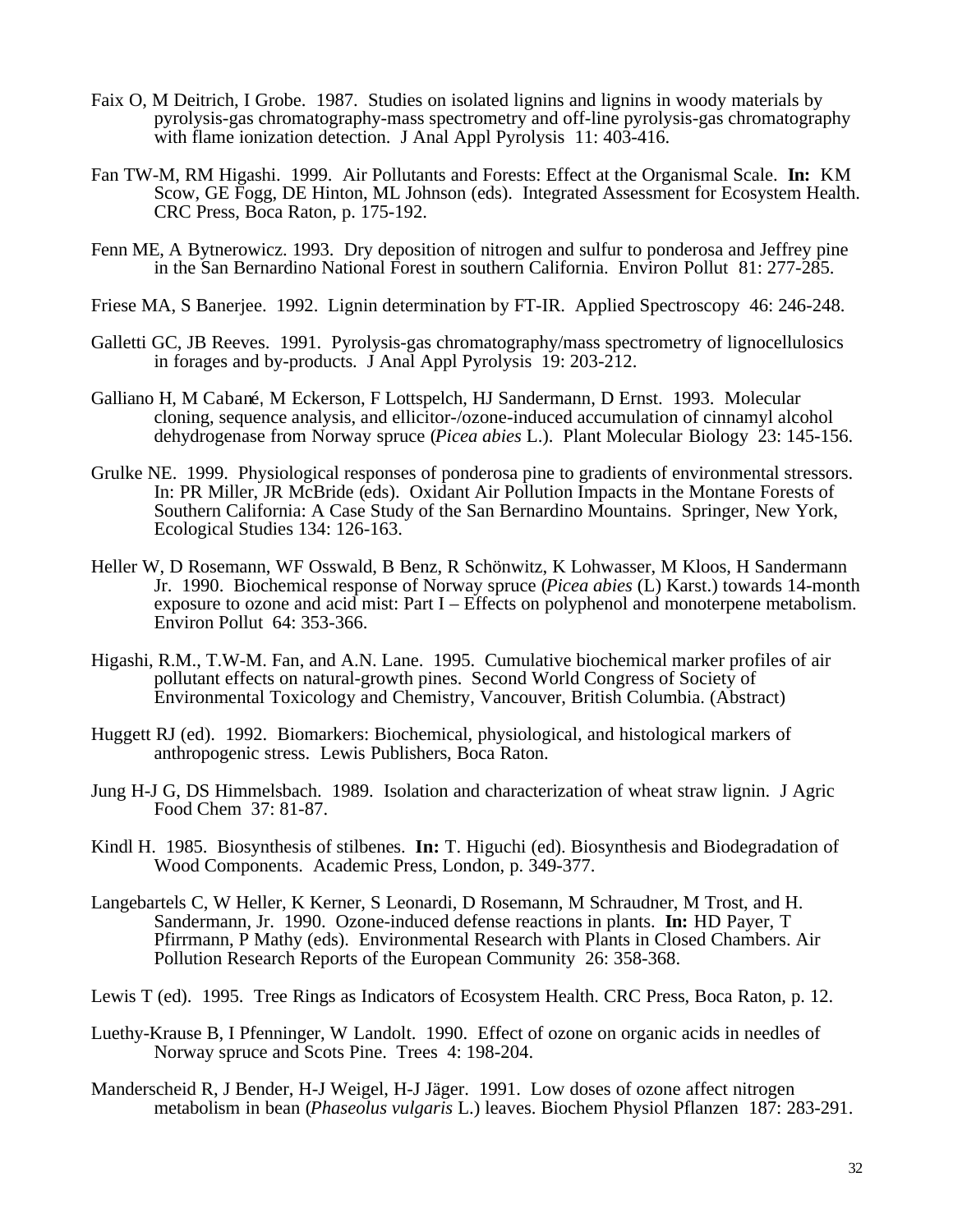- Miller PR, R Guthrey, S Schilling, J Carroll. 1996. Ozone injury responses of ponderosa and Jeffrey pine in the Sierra Nevada and San Bernardino Mountains in California. **In:** A Bytnerowicz, M J Arbaugh, S Schilling, (technical coordinators). Proceedings of the International Symposium on Air Pollution and Climate Change Effects on Forest Ecosystems, February 5-9, 1996, Riverside, California, General Technical Report 164.
- Miller PR. 1992. Mixed conifer forests of the San Bernardino mountains, California. Chapter 12. **In:**  RK Olson, D Binkley, M Bohm (eds.) The Response of Western Forests to Air Pollution. Springer-Verlag, New York, p. 461-497.
- Miller PR, MJ Arbaugh, PJ Temple. 1997. Ozone and its known and potential effects on forest in the Western United States. **In:** H Sandermann, AR Wellburn, RL Heath. (eds). Forest Decline and Ozone: A Comparison of Controlled Chamber and Field Experiments. Springer-Verlag Berlin. Ecological Studies No. 127, 400 pp.
- Miller PR, JR Parmeter Jr, OC Talylor, EA Cardiff. 1963. Ozone injury to the foliage of *Pinus ponderosa*. Phytopathology 53: 1,072-1,077.
- Morris MD. 1995. Microscopic and Spectroscopic Imaging of the Chemical State. Marcel Dekker, New York, 504 pp.
- National Research Council. 1989. Biologic Markers of Air-Pollution Stress and Damage in Forests. National Academy Press, Washington, DC.
- Peterson DL, MJ Arbaugh, LJ Robinson. 1989. Ozone injury and growth trends of ponderosa pine in the Sierra Nevada. **In:** RK Olson, AS Lefohn (eds). Transactions of the Symposium on the Effects of Air Pollution on Western Forests. Air and Waste Management Association, Pittsburgh, Pennsylvania, p. 293-307.
- Pouwels AD, JJ Boon. 1990. Analysis of beech wood samples, its milled wood lignin, and polysaccharide fractions by Curie-point and platinum filament pyrolysis-mass spectrometry. J Anal Appl Pyrolysis 17: 97-126.
- Price A, PW Lucas, PJ Lea. 1990. Age dependent damage and glutathione metabolism in ozone fumigated barley: A leaf section approach. J Exp Bot 41: 1,309-1,317.
- Pronos J, DR Vogler, RS Smith. 1978. An Evaluation of Ozone Injury to Pines in the Southern Sierra Nevada. Report 78-1, Pacific Southwest Region, USDA, Forest Service.
- Richards BL Sr, OC Taylor, GF Edmunds Jr. 1968. Ozone needle mottle of pine in southern California. J Air Pollut Contr Assoc 18: 73-77.
- Rintoul L, PM Fredericks. 1995. Infrared microspectroscopy of bauxitic pisoliths. Applied Spec 49: 1,608-1,616.
- Rosemann D, W Heller, H Sandermann Jr. 1991. Biochemical plant responses to ozone. II. Induction of stilbene biosynthesis in Scots pine (*Pinus sylvestris* L.) seedlings. Plant Physiol 97: 1,280- 1,286.
- Saiz-Jimenez C, JJ Boon, JI Hedges, JKC Hessels, JW de Leeuw. 1989. Chemical characterization of recent and buried woods by analytical pyrolysis: Comparison of pyrolysis data with 13C NMR and wet chemical data. J Anal Appl Pyrolysis 11: 437-450.
- Scheijen MA, JJ Boon. 1991. Micro-analytical investigations on lignin in enzyme-digested tobacco lamina and midrib using pyrolysis-mass spectrometry and Curie-point pyrolysis-gas chromatography/mass spectrometry. J Anal Appl Pyrolysis 19: 153-173.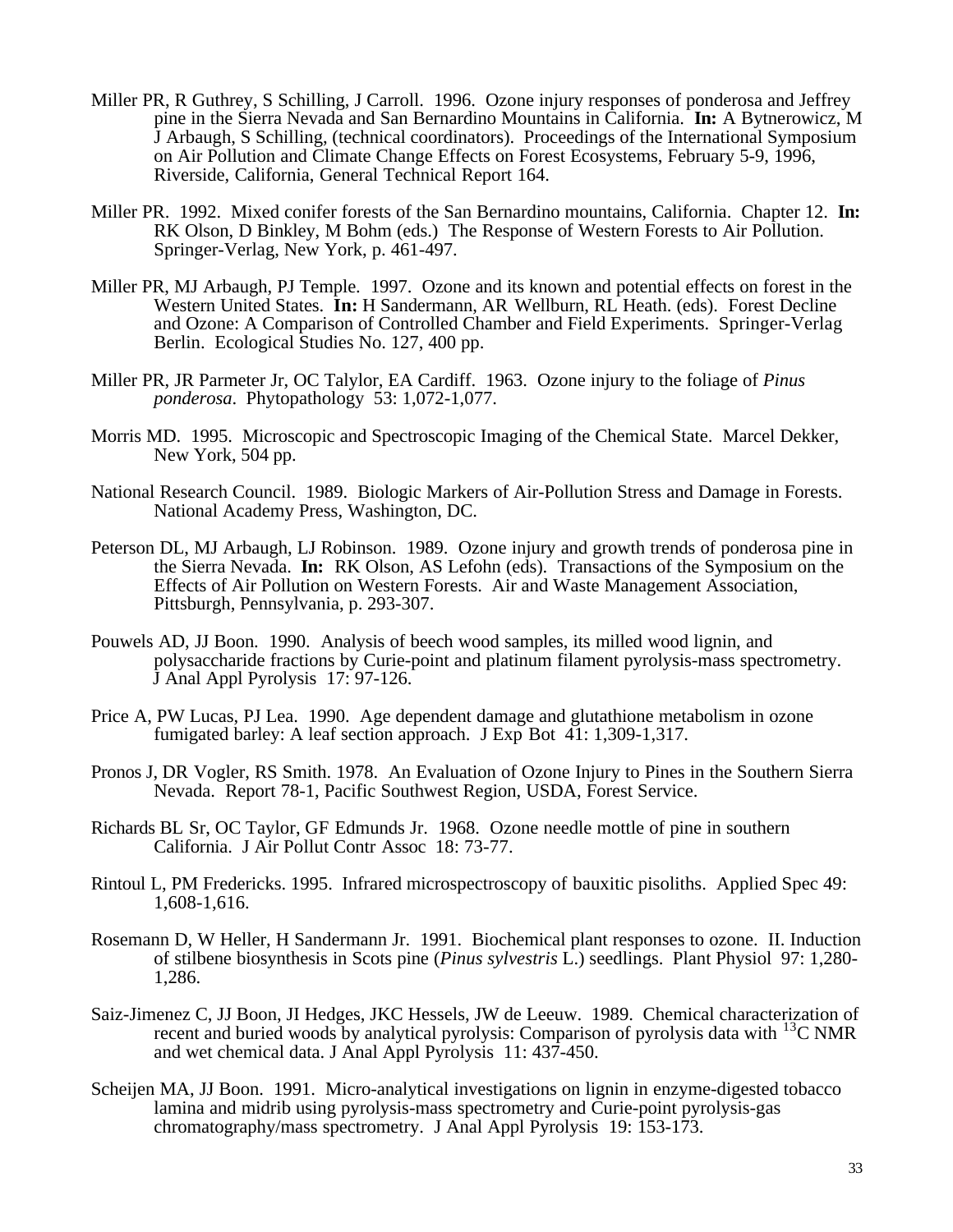- Schraudner M, D Ernst, C Langebartels, H Sandermann Jr. 1992. Biochemical plant responses to ozone. III. Activation of the defense-related proteins ß-1,3-glucanase and chitinase in tobacco leaves. Plant Physiol 99: 1,321-1,328.
- Schulten H-R, N Simmleit, R Müller. 1989. Characterization of plant materials by pyrolysis-field ionization mass spectrometry: High-resolution mass spectrometry, time-resolved highresolution mass spectrometry, and Curie-point pyrolysis-gas chromatography/mass spectrometry of spruce needles. Anal Chem 61: 221-227.
- Van Ooy DJ, JJ Carroll. 1995. The spatial variation of ozone climatology on the western slope of the Sierra Nevada. Atmos Environ 29: 1,319-1,330.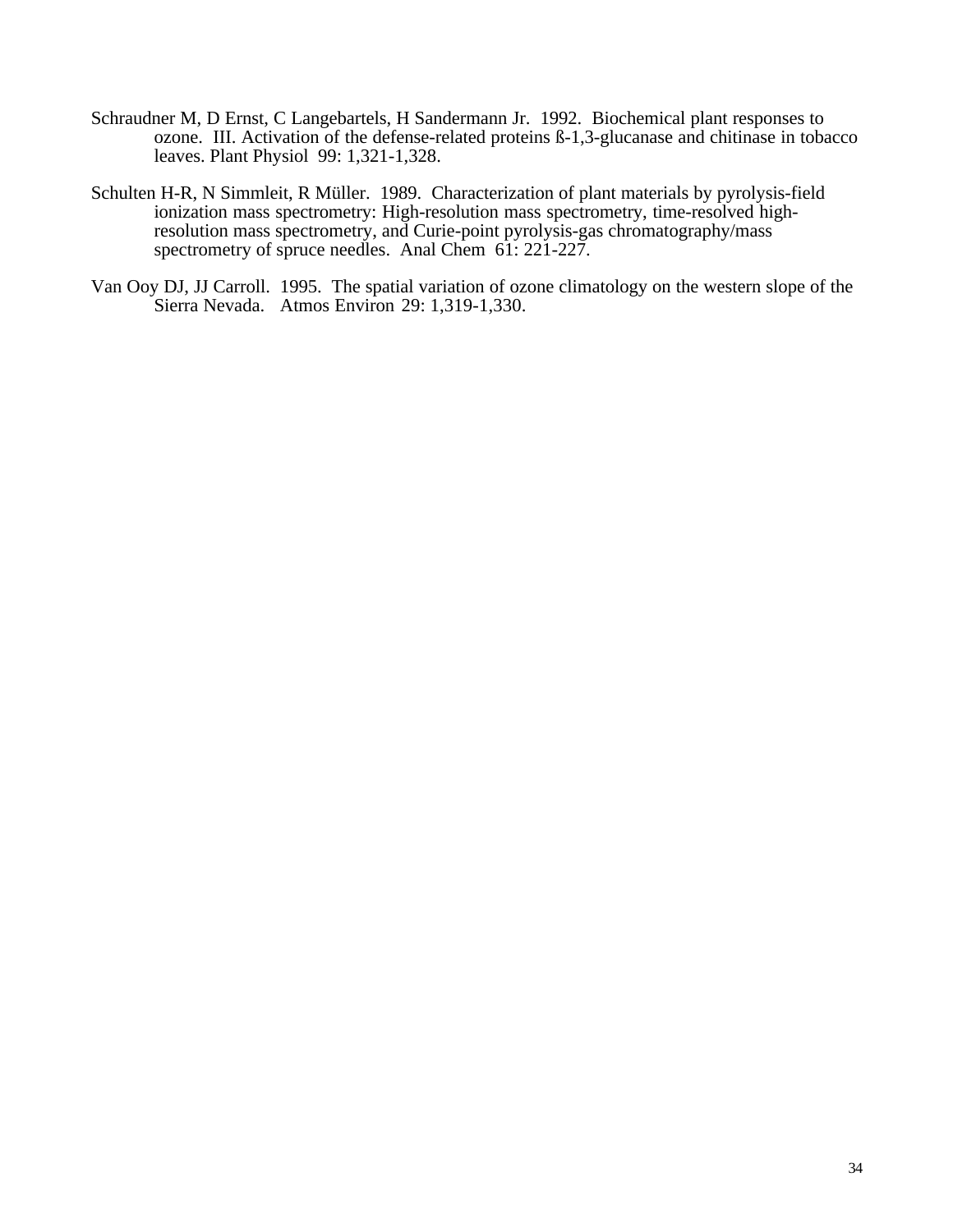# **VIII. APPENDIX A**

| Number of Trees and Cores Analyzed/Archived at Each Study Site. |              |                                 |            |                  |  |
|-----------------------------------------------------------------|--------------|---------------------------------|------------|------------------|--|
|                                                                 |              | $\mathrm{Cores}^1$<br>--------- |            |                  |  |
| Site                                                            | <b>Trees</b> | Analyzed                        | Archived   | Archived         |  |
|                                                                 |              |                                 | for        | for              |  |
|                                                                 |              |                                 | Dendrology | Analysis         |  |
| I. San Bernardino Gradient Study                                |              |                                 |            |                  |  |
| Camp Angeles (CA)                                               | 13           | 26                              | 13         | $\boldsymbol{0}$ |  |
| <b>Breezy Point (BP)</b>                                        | 17           | 34                              | 17         | $\boldsymbol{0}$ |  |
| Camp Osceola (CO)                                               | 13           | 26                              | 13         | $\boldsymbol{0}$ |  |
| Dogwood A (DWA)                                                 | 14           | 28                              | 14         | $\boldsymbol{0}$ |  |
| Silverwood Lake (SL)                                            | 15           | 30                              | 15         | $\boldsymbol{0}$ |  |
| II. Sierra Nevada Study                                         |              |                                 |            |                  |  |
| Manzanita Lake – Lassen Volcanic NP (LV)                        | 10           | 20                              | 10         | 10               |  |
| White $Cloud - Table NF (WC)$                                   | 10           | 20                              | 10         | 10               |  |
| Wawona – Yosemite NP $(YW)$                                     | 15           | 30                              | 15         | $\boldsymbol{0}$ |  |
| Shaver Lake – Sierra NF (SHL)                                   | 15           | 30                              | 15         | $\overline{0}$   |  |
| Grant Grove – Kings Canyon NP $(GG)$                            | 10           | 20                              | 10         | $\boldsymbol{0}$ |  |
| Giant Forest – Sequoia NP (GF)                                  | 10           | 20                              | 10         | $\boldsymbol{0}$ |  |
| Mountain Home – Sequoia NF (MH)                                 | 6            | 12                              | 6          | $\overline{0}$   |  |

<sup>1</sup>"Analyzed" indicates cores that are stored in pulverized form in a freezer; cores "Archived for Dendrology" are stored at room temperature in paper tubes; and cores "Archived for Analysis" are stored as intact cores in a freezer.